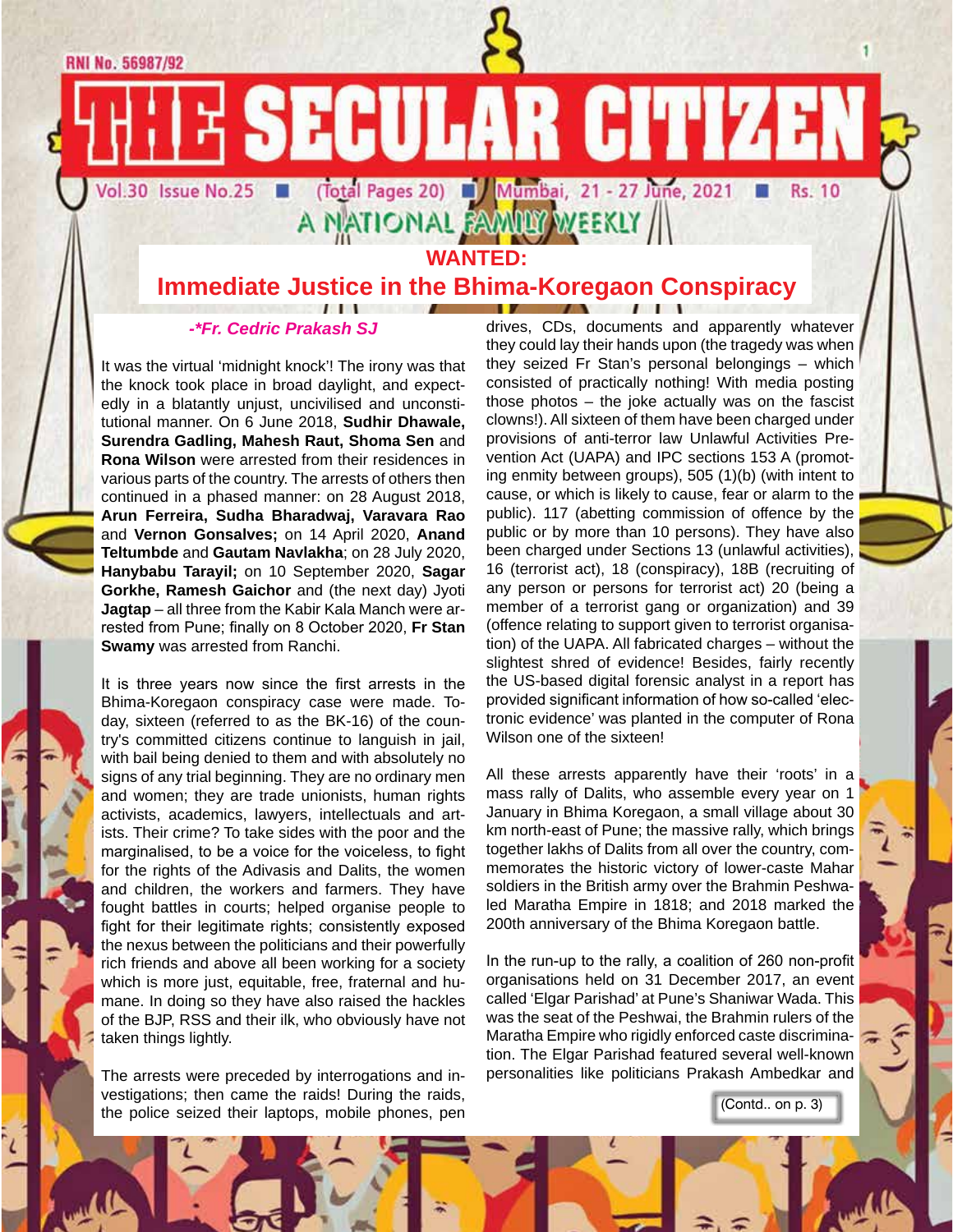## **Mercy In The Church's 'Ordinary Time'**

*Jesus longs for us to move beyond the idea of sacrifice—what we feel obligated to give up in order to be perceived as practising Christians. He would much rather have our hearts involved in every act of mercy on our part, our lives entangled with the lives of others, whereby the word sacrifice is itself re-*

*placed with 'compassion', the compassion of Jesus as our yardstick of love!*

The call of the Church's Liturgical Seasons of **Advent** and **Lent** is for a change of heart, the former in preparation for the coming of Jesus at Christmas and at

end-time, the latter in preparation for celebrating the Easter Mysteries. Essentially, the *change-of-heart* theme being as old as Biblical history so to say, we hear Yahweh telling Israel: "I will give you a new heart, and I will put a new spirit within you. I will remove the heart of stone from your body and give you a heart of flesh" (Ezek 36:26) even as the Psalmist [51:10] pleads, "A pure heart create for me, O God, and put a steadfast spirit within me". And what does purity of heart and newness of spirit symbolize in the life of a believer but passion for sharing the **mercy** experienced during Advent and Lent with those in need of much that makes life worth living, mercy, straddling effectively so to say Ordinary Time from post-Pentecost to Christ the King and then again post-Christmas up to Shrove Tuesday, topping the list.

*Gospel mercy running deep* – In Matthew 9:13a, Jesus, quoting Hosea (6:6a) [who, centuries earlier, had condemned the Jews for offering prescribed animal sacrifices in justifica-

tion of idolatry and the oppression of the poor] admonished the Pharisees thus: "Go and learn what this means: 'I desire mercy, not sacrifice'" (Mt 9:13a). But of course, mercy backed by sacrifice is the ultimate Christian ideal, the truism of which was evident during the pandemic that has been ruling our lives with impunity for wellnigh over a year, individuals and institutions alike going out of their way to help alleviate the sufferings of the less fortunate in one way or another.

> **When God says "I will give you a new heart," He does so with the addendum "I will put a new spirit within you"! A heart without the Maker's spirit is precisely "the heart of stone" that He purports to remove from our body and replace with "a heart of flesh"** (cfr Ezek 36:26). The profundity of this assertion

is tremendous in that it brings home to our minds the "meaning" of mercy, love and sacrifice, Jesus Himself candidly declaring, "Blessed are the merciful: for they shall obtain mercy" (Mt 5:7). This highlights the significance of the Solemnity of the Sacred Heart annually celebrated on the Friday following *Corpus Christi.*

*Historicity* - Devotion to the Heart of Jesus, encompassing as it does his long-suffering love and compassion towards humankind, is ancient. However, the popularization of this devotion in its modern avatar with its roots in the various facets of Middle Age Catholic mysticism [in the mould of Saint Gertrude the Great] unmistakably derives from two holy women: **Saint Margaret Mary Alacoque,** a 17th century French Visitation nun who is said to have learned the devotion from Jesus himself during a series of apparitions between 1673 and 1675, later reinforced in the 19th century by the mystical revelations of **Blessed Mary of the Divine Heart,** a German noblewoman and Good Shepherd nun in Portugal, who influenced Pope Leo XIII in Jesus' name to consecrate the entire world to His heart. Pope Saint John Paul II, an ardent devotee of the Sacred Heart, avers that "this feast reminds us of the mystery of the love of God for the people of all times."

*"Blessed are the pure of heart for they shall see God" (Mt 5:8)* – Theoretically, the Feast of the Sacred Heart, which was established by Pope Pius IX in 1886, is all about love—a love that allowed the purity of God's only-begotten Son to be humiliated at a mock trial preceding a grotesque form of undeserved Capital punishment, *crucifixion.* All this for *our* sake - as Jesus Himself asserted: "Greater love has no one than this - to lay down one's life for one's friends" (Jn 15:13), the most significant aspect being that Jesus, treating us as His friends, makes us children of the Heavenly Father through His death on the cross. The blood and water of healing gently flowing from his pierced side fulfilled Isaiah's prophecy (53:5d), "By his wounds we are healed" **– a heart-action of mercy on the part of Jesus crucified that cannot but challenge us to have our stony hearts replaced with hearts of flesh embodying God's Spirit! The** *'Ordinary* **Time' of the Church's year will then begin to appear not as ordinary but as an extraordinary period of humanization for our psyches long burdened with heartlessness.** And so we could well make the simple, honest-to-goodness words of Eddie Espinosa's 1982 hymn CHANGE MY HEART O LORD, our own today, in the process experiencing the beating of a new heart in our beings as we sing:

> *Change my heart oh God Make it ever true! Change my heart oh God May I be like You!*

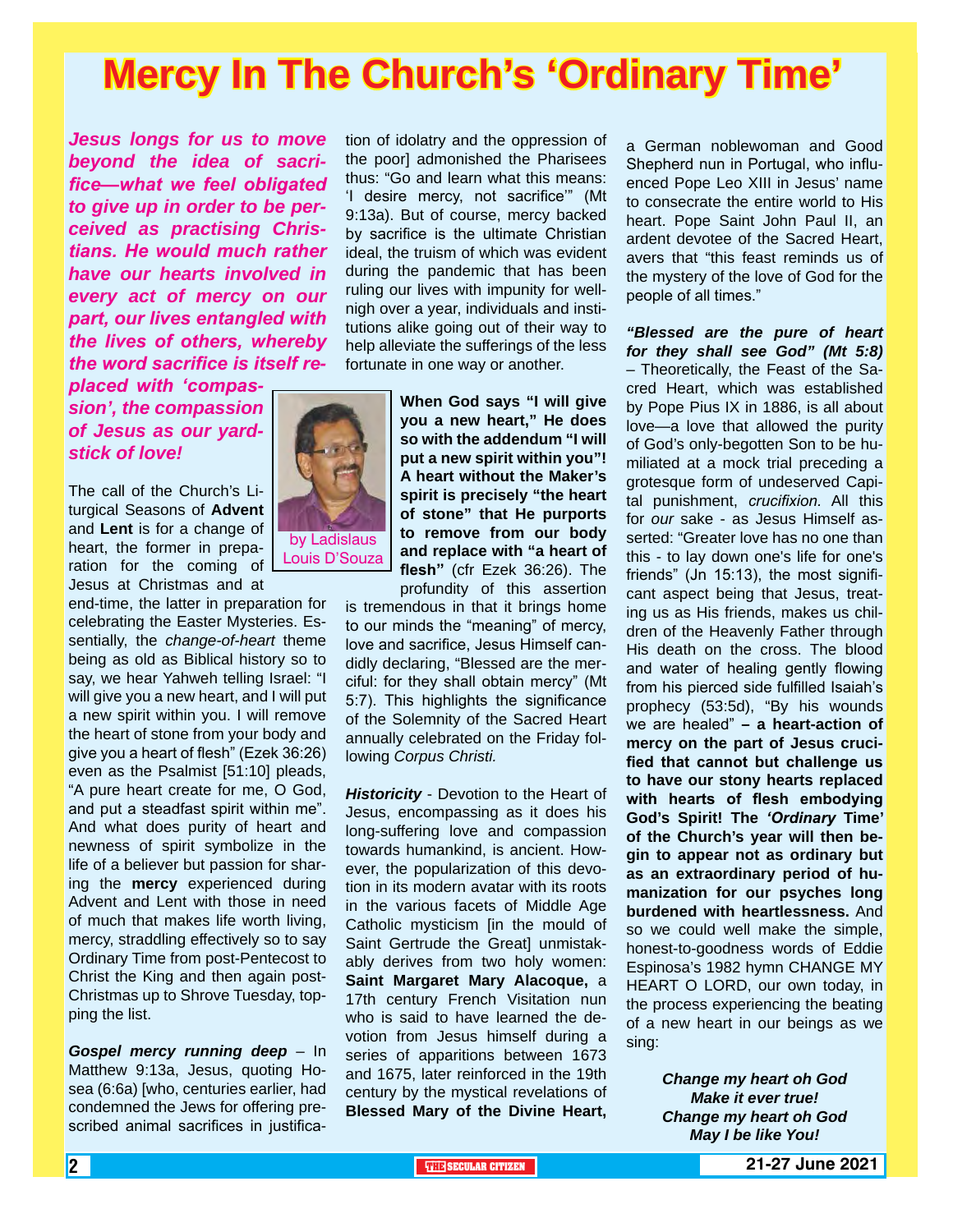| <b>THEIR SECULAR CITIZEN</b><br>A NATIONAL FAMILY WEEKLY                                                                                                                                                                           | <b>Advertisement. Tariff</b><br>Over all size 21.5 cms x 27cms • Print area 18 cms x 25.5 cms<br>Full pg. back Colour (19 cms x 24 cms)<br>18,000<br>Rs.<br>Center spread colour(39 cms x 23.5 cms<br>18,000<br>Rs.                                                                   |
|------------------------------------------------------------------------------------------------------------------------------------------------------------------------------------------------------------------------------------|---------------------------------------------------------------------------------------------------------------------------------------------------------------------------------------------------------------------------------------------------------------------------------------|
| Vol.30 Issue No.25 June 21-27, 2021 Rs.10/-<br>99, Perin Nariman Street, Fort, Mumbai - 400 001.<br>Mobile: +91 9820485389 / 9820473103<br>E-mail: secular@sezariworld.com / seculardivo@gmail.com<br>Website: www.sezariworld.com | Full pg. inside Cover colour(18 cms x 24 cms)<br>12,000<br>Rs.<br>Full pg. inner colour (18 cms x 24 cms)<br>10,000<br>Rs.<br>Half pg. Colour (18 cms x 12 cms)<br>6,000<br>Rs.<br>7,000<br>Full page B/W (18 cms x 24 cms)<br>Rs.<br>Half page B/W (18 cms x 12 cms)<br>5,000<br>Rs, |
| <b>Editor: LAWRENCE COELHO</b><br><b>Subscriptions Rate:</b><br><b>E-paper Edition</b><br>One year (anywhere in India) Rs. 500<br>sent anywhere in the<br>Two years (anywhere in India) Rs.1000<br>world (by email)                | <b>Small Size Ads B/W</b><br>12 x 12cms Rs. 2400 • 6 x 24cms Rs. 2400<br>18 x 6cms Rs. 1800 • 6 x 12cms Rs. 1200<br>6 x 6cms Rs. 700                                                                                                                                                  |
| Five years (anywhere in India) Rs. 2000<br>One year<br>Rs. 600 or US \$15<br>One year (outside India) Rs. 3500                                                                                                                     | <b>Matrimonial Classifieds:</b><br>• Rs. 500 per insertion (for 35 words) (includes box no.)<br>• Rs. 3000 for 12 insertions. (1 year The Secular Citizen FREE)                                                                                                                       |

**worldover.** Send in your request to : **+91 - 9820485389 or secular@sezariworld.com** Our bank account details for Fund Transfer : Account Name: The Secular Citizen, Current Account No. 03552000006744,

Bank: HDFC Bank, Branch : CST - Mumbai VT, ISFC code: HDFC0000355

(Contd.. from p. 1)

Jignesh Mewani and Dalit rights activist Radhika Vemula.

The Marathas and some of the upper castes resented the Dalit gathering and apparently Hindutva leaders like Milind Ekbote, head of the Hindu Ekta Manch, and Sambhaji Bhide, chief of the Shiv Pratishthan Hindustan made provocative, anti-Dalit speeches a few days before the event. Largescale violence broke out in some parts of Maharashtra on 1 and 2 Jan-

uary 2018. On 3 January, police filed cases against Ekbote and Bhide, for allegedly instigating the violence on Dalits. However, while Ekbote was released on bail soon after being has not yet been arrested,

despite a Supreme Court

order demanding his arrest. Bhide is close to several of the RSS leaders including PM Modi.

Strangely the tables soon turnedvery obviously with pressure from the 'higher-ups': the victims became the perpetrators. In June 2018, five activists (as we mentioned earlier), mainly organisers of the Elgar Parishad were arrested for apparently 'inciting the

violence' and this was followed by the arrest of eleven others till Fr Stan's arrest on 8 October 2020 (most of these latter are not connected with the Elgar Parishad or for that matter with Bhima-Koregaon). These past three years, there is national and even international outrage at this unconstitutional and repressive act by the Government and their henchmen from the National Intelligence Agency (NIA) Civil society from across the board, including intellectuals, academics have these past three years written statements, signed petitions, held press conferences

arrested in March, Bhide BY FR. CEDRIC PRAKASH webinar 'Campaign Against and protest rallies in different parts of the country and the world. On 11 June 2021, hundreds of concerned citizens from all walks of life joined family and friends of the BK-16 in a pathbreaking

> SJ State Repression", demanding the immediate release of

those incarcerated and the repeal of the UAPA

Writing a powerful op-ed in the Indian Express (10 June 2021) under the title 'When justice is incarcerated', wellknown human rights worker and author Harsh Mander says, *"three years later, the trial against them has still not commenced. The state has succeeded in misusing the law — with* 

*the complicity of all institutions of criminal justice — to confine behind bars the BK-16 accused, without any opportunity for either bail or to prove their innocence. The flimsy evidence marshalled against the accused rests on some alleged emails, but independent agencies contest that these are malign insertions though malware.*

*The experience of the BK-16 accused reveals the ease with which it is possible for the executive to smear reputations, and imprison indefinitely without bail or trial, people who dissent and organise struggles against state policies. During the pandemic, when governments globally have decongested prisons, the state has been steadfast in its opposition to bail for these pre-trial political prisoners, even after they displayed worrying signs of life-threatening illness."*

In his article Mander not only voices the plain truth but also the concerns of millions of Indians and others; he also exposes the brutality and the lack of humanity that is clearly the DNA of a fascist regime that brooks no dissent! Already in 2018, noted historian Ramachandra Guha lashed out at the government over the arrests of activists, calling it a *"brutal, authoritarian, oppressive, arbitrary.* 

(Contd.. on p. 4)

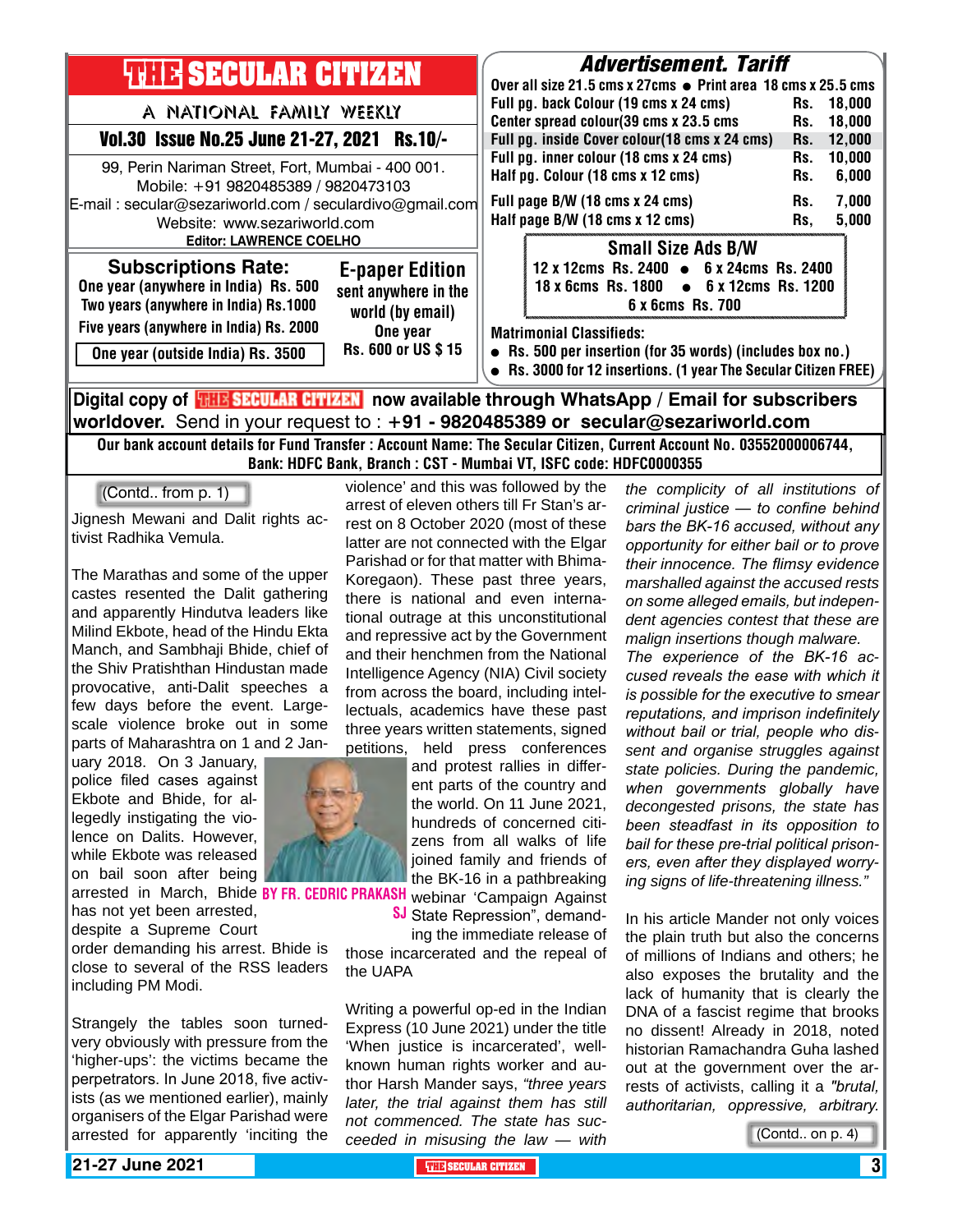#### (Contd.. from p. 3)

*Illegal act by the Maharashtra police". Mr. Guha categorically stated, "corporate cronies of the ruling government were bent on grabbing tribal land, forest and mineral resources. This is absolutely chilling. This is being done to not only intimidate and silence those detained but also those who could potentially come to their legal rescue. The courts must intervene to stop this persecution and harassment of independent voices. Sudha Bharadwaj is as far from violence and illegality as Amit Shah is close to those things. As a biographer of Gandhi, I have no doubt that if the Mahatma was alive today, he would don his lawyer's robes and defend Bharadwaj in court; that is assuming the Modi Sarkar hadn't yet detained and arrested him too." Going further he said, (those arrested) "are people who represent the country's disenfranchised and the dispossessed. What is happening in the Adivasi heartland of India... it is murder, rape, physical, natural, social... and these were the lawyers representing the tribals... and their arrest leaves those dispossessed unrepresented in court."*.

In a letter dated 10 June 2021 and addressed to the Prime Minister, the Chief Justice of India and others, as many as fifty-seven top international personalities, including Nobel laureates, academics, human rights defenders, lawyers, cultural personalities, and members of Parliament of European countries, have urged them to ensure immediate release of human rights defenders in India "into safe conditions". Signatories to the letter include Polish writer Olga Tokarczuk (Nobel Prize for Literature 2018) and Nigerian writer Wole Soyinka (Nobel Prize for Literature 1986), former president of the United Nations Working Group on Arbitrary Detention José Antonio Guevara-Bermúdez, and former Archbishop of Canterbury Rowan Williams.

These eminent international personalities, have clearly stated in their letter that the Indian government and authorities should show compassion and responsibility in the current CO-

VID- 19 emergency and release them given the spread of the pandemic in Indian prisons. Their constitutional right to live and die in dignity needs to be guaranteed under the present circumstances, given that legal recourse takes a long time and all of the arrested are under pre-trial detention, they add. This appeal follows an initiative of International Solidarity for Academic Freedom in India (Insaf India), a collective of diasporic Indian academics and professionals from around the world, the as well as numerous prominent lawyers and members of parliament from Germany, UK, Spain, Ireland and other countries.

The open letter said, *"among the thousands in India arrested for "political offences" is a group known as the Bhima-Koregaon (BK)-16: four academics, three lawyers, two independent journalists, a union organizer and social activist, a poet, three performing artists, and a Jesuit priest. A majority of them are senior citizens, some of whom have comorbidities that render them particularly vulnerable. All are human rights defenders with a record of writing, speaking and organizing for the rights of workers, minorities, Dalits, and Adivasis through peaceful and constitutional means". Their letter ends unequivocally, "with this letter, we call on the Indian authorities to take urgent and prompt action:*

- *• Release the BK-16 from overcrowded and unsafe prisons immediately.*
- *• Allow them to be cared for by their kin.*
- *• Show compassion and responsibility in order to avoid catastrophic consequences.*
- *• Ensure them their constitutional right to live and die in dignity".*

The country is going through dark times: every single democratic institution is being systematically dismantled and even destroyed. Constitutional and other independent authorities, which were well known for their objectivity and impartiality in the past, have now become caged parrots; this is so obvious be it the case of the Central Bureau of Investigation (CBI), the NIA and for that matter, even the Election Commission. Some of those in the judiciary – have brought a pillar of democracy down to the ground with their totally obnoxious, prejudiced and onesided judgements. The less said about mainstream media the better: they have lost their morality and become a wholly lapdog one. The ruling regime has thrown all propriety to the wind with their brazen corrupt, communal, insensitive anti-national and unconstitutional ways

But thank God for the BK-16: Sudhir Dhawale, Surendra Gadling, Mahesh Raut, Shoma Sen Rona Wilson Arun Ferreira, Sudha Bharadwaj, Varavara Rao and Vernon Gonsalves, Anand Teltumbde, Gautam Navlakha, Hanybabu Tarayil, Sagar Gorkhe, Ramesh Gaichor, Jyoti Jagtap and Fr Stan Swamy. The system that has incarcerated them is brutal, rotten and unjust. They suffer today in jail because they believed in the idea of India, in the Constitution, in the 'we the people', in the rights of the excluded and the exploited. They were voices of democracy and of dissent – and because of that, they are paying the price today.

We all need to be eternally grateful for these heroes, these real freedom fighters of today's India! We who are not yet in prison – are called to be more visible and vocal: to keep the torch which they have given us, burning! The struggle for their immediate freedom, for justice for all and for the complete repeal of the UAPA must continue relentlessly. We cannot be complacent or think that what has happened to the BK-16 does not concern us! Our engagement today may guarantee a more liveable India for future generations. Deep down we know that we will overcome: because JUSTICE and TRUTH always triumph – till then the struggle will continue!

*\*(Fr. Cedric Prakash SJ is a human rights and peace activist/writer. Contact: cedricprakash@gmail.com)*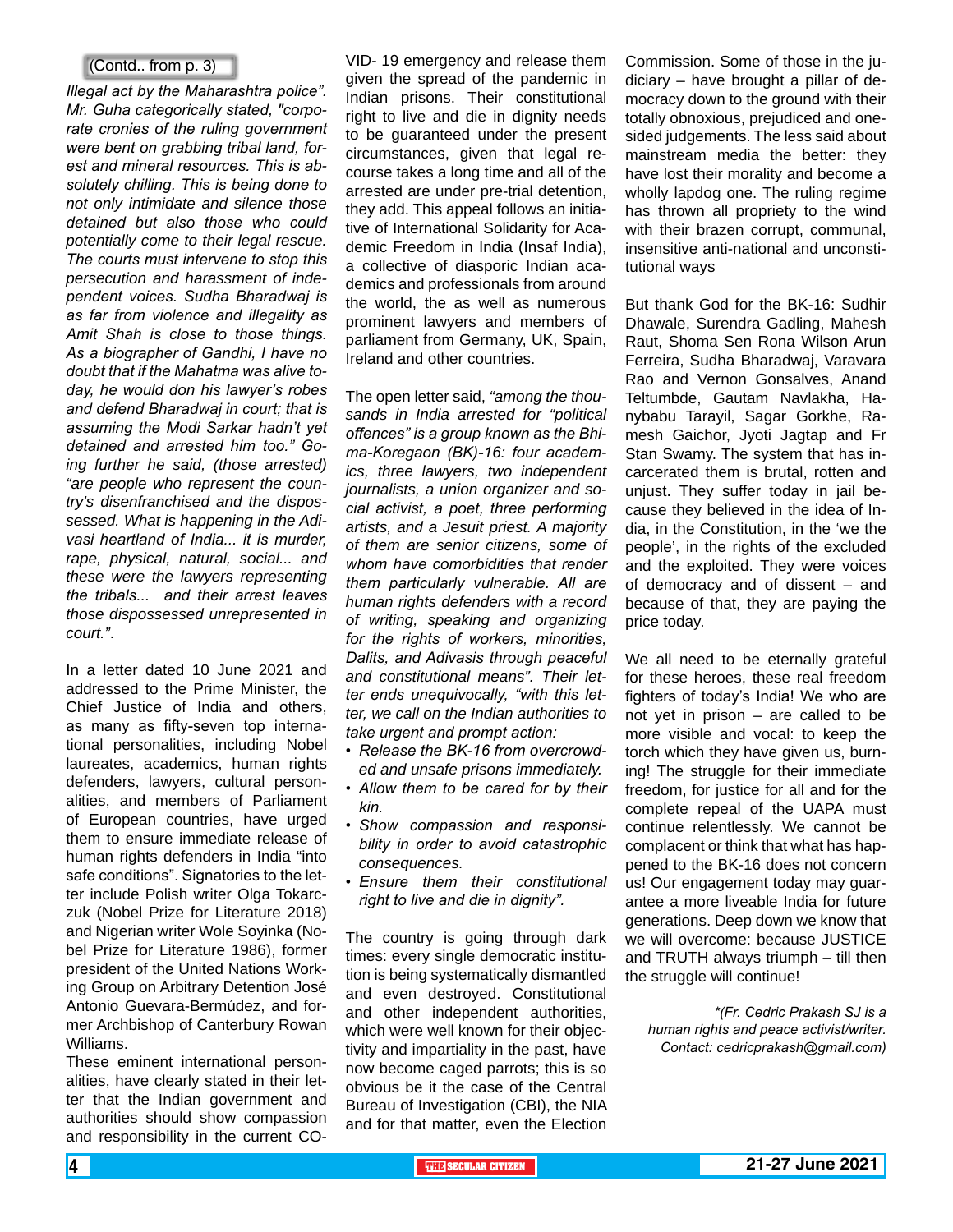

### **On mandatory premarital counselling**

As the age old adage goes " Marriages are made in heaven , but are broken on earth". This appears to be true, especially in Goa, where according to the state law minster Nilesh Cabral, the number of divorce cases is on the rise. Hence his recommendation to the Goa govt to make pre-marital counselling mandatory to save marriages. It makes me, as well as several others wonder whether the recommendations by state law minister is driven by a genuine concern to save marriages or to make things more difficult for couples to obtain some more NOCs prior to tying the marital knot. From statistics published it appears that a mountain is being made out of a molehill, given that the divorce rate in Goa is on the decline, down to around 2.5% from the earlier 4.5% a year ago. Secondly, in these days of equality and high degree of personal liberty and freedom, can one be blamed if he/she chooses to get out of an unhappy marriage through divorce, notwithstanding the sacredness of married life. These are personal matters where state interference is uncalled for. Couples intending to get married are mature enough to decide what is best for them in their future married life. For that matter, has the mandatory marriage preparation course for Catholic couples made any difference to the number of annulment cases before the church's tribunal?

> *—A. F. Nazareth, Alto Porvorim, Goaz*



### **vaccine I took**

 A lot of rumours are being forwarded to people on WhatsApp and other social media platforms that the Covid-19 vaccines are unsafe and ineffective.

 I advise people not to believe in such rumours. Covid-19 vaccines are entirely safe to take and has no side effects of any kind. I took my first shot of the Covishield vaccine at a municipal hospital in Mumbai and found it completely safe. There were around 500 of us, all aged above 60, but none of us had side effects of any kind; neither did we feel giddy. The hospital was clean and the hospital staff was also co-operative. There was also no discrimination as to what community or religion you belonged to. All of us were treated as one family. Six weeks have passed and I am still hale and hearty. Thanks to the Covishield vaccine I took

*— Jubel D'Cruz, Mumbai*

### Subscriptions for **THITE SECULAR CITIZEN**<br>Renewal as well as New, can be

sent through Bank Fund Transfer to any one of the following banks:

Bank: HDFC Bank Branch : CST - Mumbai VT Account Name: The Secular Citizen Current Account No. 03552000006744 ISFC code: HDFC0000355 or

Bank: Citizen Credit Co-op Bank Ltd., Branch : Colaba, Mumbai Account Name: The Secular Citizen CurentAccountNo. 2090031000000489 ISFC code: CCBL0209003

Please inform us through email: secular@sezariworld.com or through phone: 9820485389 after transferring the same.

## **Is Fr. Stan A Terrorist?**

Is an 84-year old to be treated as a terrorist? At last, somebody has asked the right question. Kudos to journalist Rajdeep Sardesai, for speaking up for the 84-year old, Fr. Stan Swamy languishing in prison - Ref. A news report in the Herald, 8 June.

It is seemingly apparent that Fr. Stan had no connection with the Bhima-Koregaon case. Rather, it seems Fr. Stan has become a victim of the hate ideology of certain sections of society and so, must be taught a lesson for allegedly inducing conversions. Nothing can be further from the truth. Yes, we live in a world where truth is a casualty. It's time all right thinking literate, intelligent, educated citizens who have passed out of Christians educational institutions and all right thinking citizens speak up for justice. If not now then when? That is the question I would like to pose before all.

Darkness seems to have engulfed light and hate overpowered Love. How long shall we endure this culture of hate in our country? I would like to reproduce a poem by Fr. Stan below, which is quite appropriate:

**Light overpowering darkness, hope replacing despair,**

**Love winning over hate is the message of Jesus Risen.**

**But fight we will till the end not so much to save our skin, but to speak the truth to power.**

**Counting all the while you are with us, In mind and in heart. Amen.**

> **—Melville X. D'Souza Orlem, Malad West.**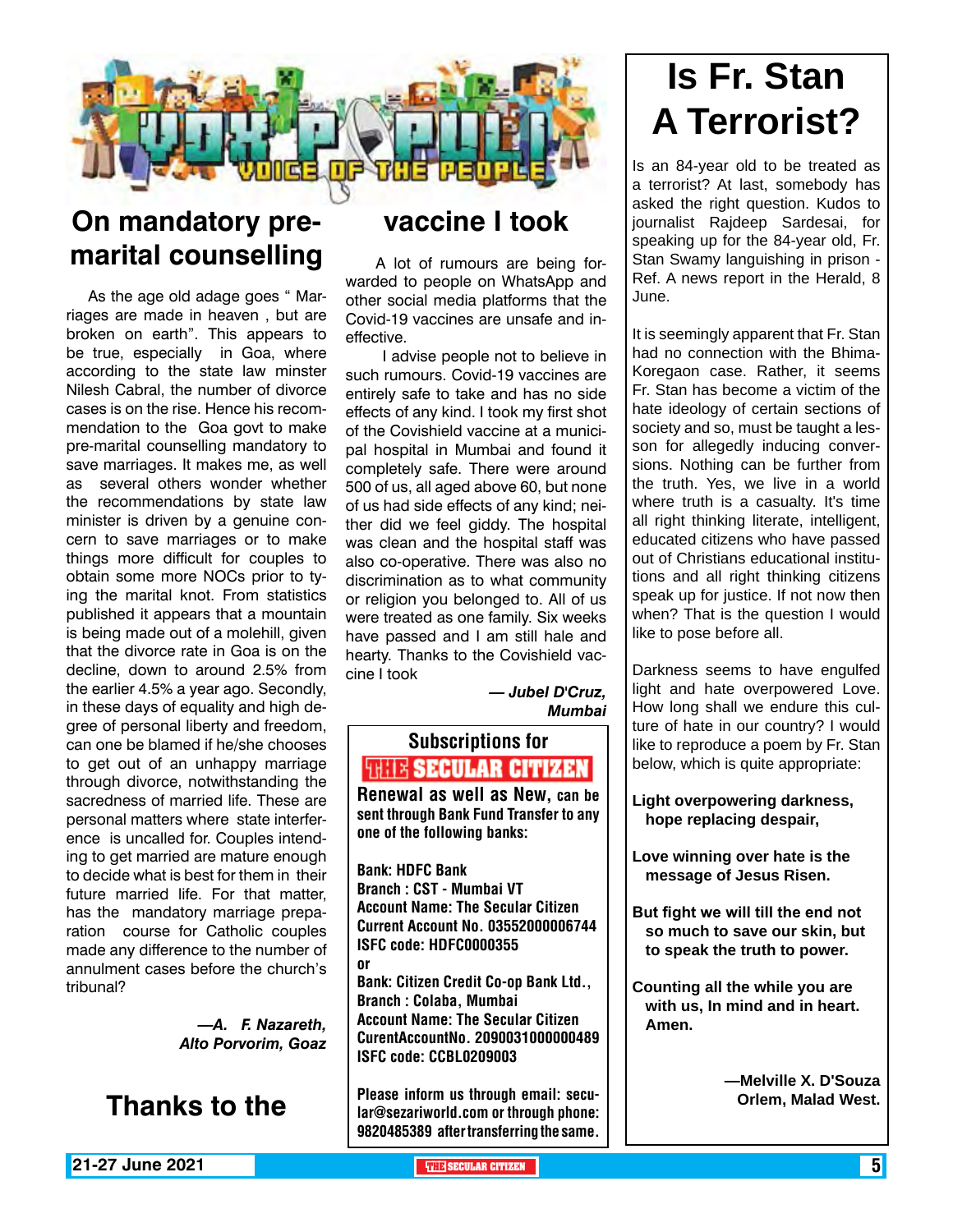### **123 years of devotion to St Anthony @ M'luru - June 2021**

#### *-Ivan Saldanha-Shet.*

In India the devotion to St.Anthony<br>of Padua is said to be most popu-<br>lar and timeless.On June 12, 1898,<br>Saint Anthony's in Mangaluru, a n India the devotion to St.Anthony of Padua is said to be most popular and timeless.On June 12, 1898, home for the homeless and care for the needy, the fruit of a simple devotion came to be at Milagres Church

in Hampankatta. Now, 123 years on, in these times of Corona Pandemic the devotion is ever deep. The peak of the celebrations June 10 to 13 were solemn and supplicating strictly within the norms prescribed with thousands participating on-line world over.

The Shrine completed 123 years on June 12, 2021, the Ashram located at Jeppu opposite the seminary is now the focal point of devotion and activities. In the last few years apart from the shelter for the destitute and the recently added advanced center for the care of mentally challenged, progressive activities are developed. The hostel for needy youth pursuing multi pronged advanced education in city colleges is a boon in this Pandemic/lockdown scenario. There is a virtual eco-friendly green en-

vironment developed all around which also contributes to the various needs of the residents/inmates. As part of historic and cultural conservation a super faceted Museum is developed with religious and cultural displays to inspire all who set eyes on the vast collection donated by many. An exclusive section showcasing the life and works of St.Anthony is a big attraction and awareness for all.

St Anthony's Ashram Jeppu : It was on June 12, 1898 Msgr. Michael Placid Colaco the then Asst Parish Priest of Milagres Church started Novena prayers to Saint Anthony.

On the following day was the feast of Saint Anthony. A large number of people from around Mangalore gathered for the feast. Since then on every Tuesday Novena has been held in honour of Saint Anthony at the Shrine Altar at Milagres Church. People irrespective of caste and creed come to Saint Anthony in their need and



never go away empty handed. That is the strong belief of Saint Anthony's devotees. The Saint is specially invoked when anything is lost. It is believed that when things are lost and if Saint Anthony's help is sought the lost things are found. It has been testified in a number of cases by the devotees. As the people received favours from the Saint the people in gratitude offered their mite in kind and cash. It was in turn distributed to the needy. Gradually houses were put up to house the destitute. In 1930 the land was purchased in a court auction in which the present Ashram is situated at Jeppu. After purchasing the land houses were built and the inmates were moved to the present location in 1936. The Institutes also fed hundreds of hungry people every day during World Wars when there was extreme poverty and people didn't have enough food to eat. Rice was brought from Rangoon(Burma). At present there are over 400 destitute are sheltered at the Ashram. All their needs are taken care of free of cost. Futuristic projects are now in progress here. Presently, Fr Onil D'Souza, is the director of the Institutes and has a dedicated support force to move matters forward with

\*\*\*CONTACT... ST ANTONY'S CHARITY INSTITUTES : Fr Muller Road, Jeppu, Mangalore 575 002. Karnataka, India. Email: sabjeppu@gmail.com. Ph: 0824- 2418065 (Director), 0824-2417065 (Office)...

many modern plans.

Web Site : http://www.stanthonyshrinemangalore.com

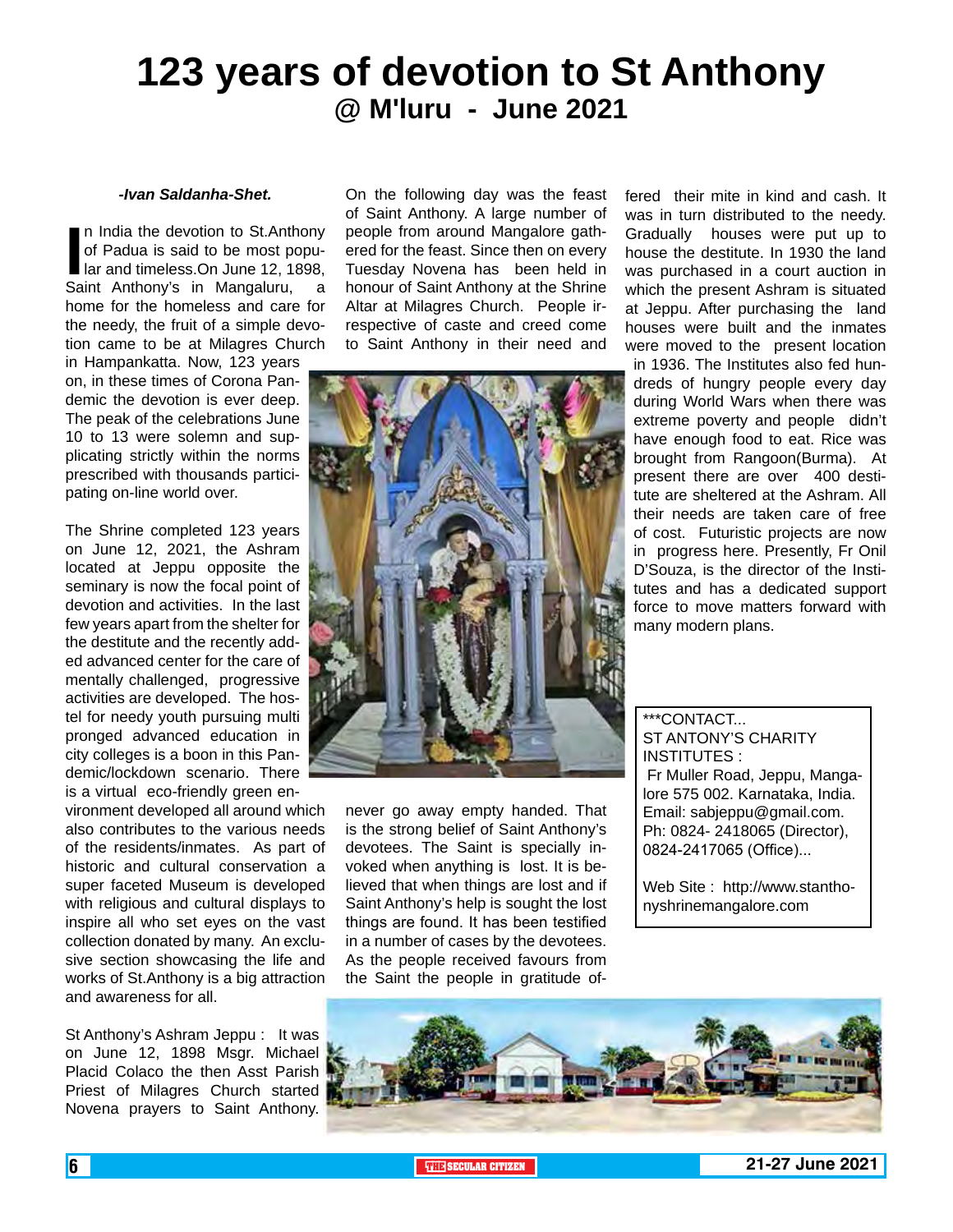# **Monsoon Mayhem In Mumbai**

#### *Monsoon Preparedness Took A Beating*

**The southwest monsoon set in**<br>over several parts of Maharash-<br>tra, including Mumbai, today,<br>the India Meteorological Department over several parts of Maharashtra, including Mumbai, today, the India Meteorological Department (IMD) said, with the financial capital experiencing waterlogging, disruption in local train services and heavy rains. The weather department has predicted cloudy sky with moderate rain/ thundershowers in the financial capital and suburbs. There is a possibility of heavy to very heavy rainfall at isolated places. Entire stretch of Breach Candy has been waterlogged and the footpath too has been submerged. Rainfall also caused low visibility on eastern freeway. As in the past Gandhi Market in Sion, Matunga Station, Sion Highway is submerged in water. Malad Subway is closed due to waterlogging; IMD predicts heavy to very heavy rain-

fall in Mumbai. The monsoon arrived in Mumbai on the dot as per IMD announcement with heavy rains lashed the country's financial capital and suburbs since early morning. Water-logging was reported in some low-lying areas, but the

affected, while routes of some

BEST buses running the city civic body's transport wing were diverted. A high tide worsened the situation. It's monsoon arrival in Mumbai. This year it all started like 26/7/2005 rains and threaten to inundate low lying areas for the next four days.

Monsoon rains means Maharashtra has to suffer. What needs to be done before monsoon. This should be resolved once and for all. Roads filled with water, people die as the potholes are opened. In India people die from collapse of poor buildings, fire in factories. Safety norms and rules are only on the paper. Such news is so common we are accepting them as normal. If the city is back to normal, we appreciate their spirits. Eleven people died and seven were injured after a residential structure collapsed on a building nearby following heavy monsoon rains in Mumbai. Heavy rain affects life in Mumbai. Met Department announces onset of southwest monsoon in Maharashtra but monsoon preparedness touched a new low. Day one of Mumbai rains unlocks the same old woes and the center meridian chain is formed to save people stranded in the city's focal points. In the name of development, the city expansion has

taken place and gone out of control and the people suffer forever in the monsoon rains.

The beauty of the City and its people are their resilience in fighting back and putting it on track as if nothing has

being to mying areas, surface  $|C.K.$  Subramaniam place of work rather than ven-<br>local train services remained  $|C.K.$  Subramaniam place of work rather served are happened. Certainly, this Island City has the blessings of Lord Ganesha and escaped from the deluge of 26/7/2005 and somehow applied caution and the Government made an announcement to stay at

turing out. Better council prevailed and the loss of life was reduced in the monsoon mayhem. In all monsoon rains in Mumbai caused the real threat despite all the remedial measures. BMC failed in their effort in rain readiness but made up for the loss with timely measures to remove water from the low lying areas and the Police department lent a helping hand to make things move in a proper direction in the monsoon melee. However, the blame game continued as a number of people were caught unaware.

Mumbai, the commercial capital came to standstill after heavy rains hit the city, combined with speedy winds caused a mess in the metro city. The trains were off the track due to water logging, buses were moving slow due to traffic jams at all focal points, taxis were off the road and the people were running to get public transport to get back home. But rains intensified, inundating



low lying areas and the people were stranded for hours in railway stations and struck in bus stands. *BMC ka barosa* has gone to the wins as a number of trees fell on the roads and the highways were full of potholes and craters to stop free flow of traffic. The city has become just like a deluge .Mumbaikars were reminded of the 25-7-2005 deluge. Due to regular

use of plastic bags, the drainage system was clogged and there was no free flow of water,

Mumbai continues to reel under persistent monsoon rains and the problems go unabated as more and more rain related issues continue to haunt the city. After potholes menace the city is reeling under tree falls and building collapses causing ripples in the minds of people. As the roads are filled with rain water, filling potholes is becoming a matter of difficult proposition under the present circumstances. Again old and dilapidated buildings are coming down in a heap, causing fear among the citizens. There is no end solution as BMC is passing blame and trying for an escape route for all the problems.

Public is paying tax and expect better conditions of the road during the four months of monsoon season and thereafter also. Instead of making a quick move to repair the damages BMC is buying time. We still have bharosa on BMC and nothing is lost even now if the Municipal Corporation take remedial measures and cajole and console people.The performance of both state government and BMC is well below par and it is time to take it up on BMC in bringing changes in the method of filling potholes and craters and see that the trees are pruned up well in advance to avoid further disaster on the roads.

 Water logging on roads creates a mess and there is a need for proper planning to face monsoon rains.

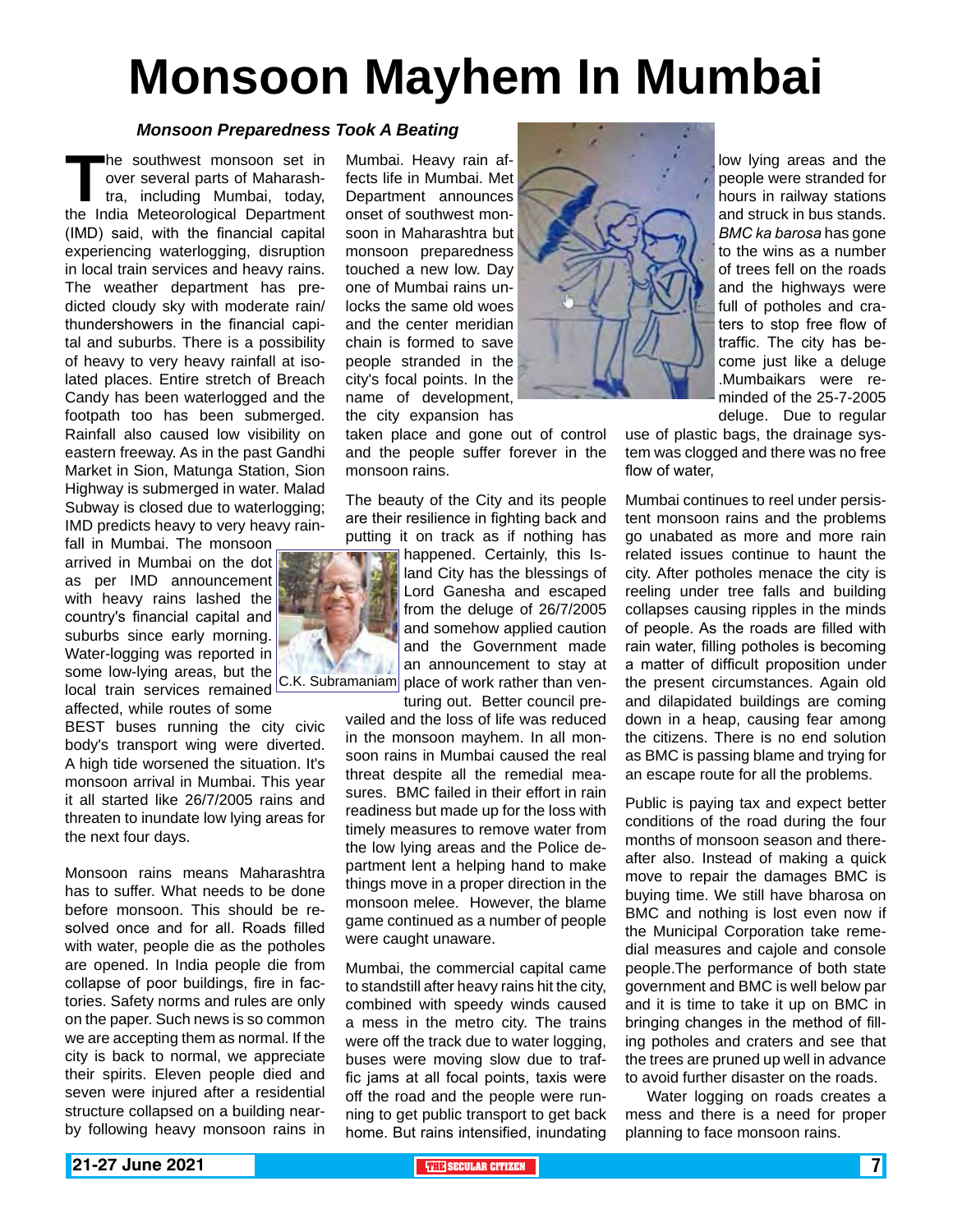#### **RAJE, TUMHARE RAMRAJYAMEIN- AAPNE GANGA MATA KARDI SHAV-VAHINI!**

The BJP is busy bringing about *Hindu Rashtra* with the experience of *Ram-*

*rajya* in the country. But in fact in seven years of their rule, Gangamata the *Jiva-dayini* (life-giving) river has become a *Shava-vaahini* (hearse) with corpses floating! The top Gujarati Poet Parul Khakkar poured out her distress in a powerful 14-line poem *'Shavvahini Ganga'*. She is praised by writers and people at large

for voicing the nation's suffering. The poem was promptly translated into at more than six languages, becoming the voice of all Indians who are saddened by the tragedies wrought by the pandemic and angered by the government's aloofness and mismanagement of the situation. Leading the list of those full of praise for the poem is Manishi Jani, who had been president

of the Navnirman Andolan which, in 1973-74 had managed to oust Chimanbhai Patel, the then chief minister of Gujarat, on charges of corruption. The Navnirman Andolan had been praised by freedom *Fr. Michael G.*  fighter and political leader Jayaprakash Narayan for its origi-

nality, raw energy and creativity. Once hailed as "the next big icon of Gujarati poetry" by right-leaning litterateurs in Gujarat, has become the worst target of the BJP IT cell!

#### **Helplessness, Poverty And Mismanagement expressed**

The IT cell has sprung into action, attacking Khakkar with its usual barrage of abuse and misogyny. Her powerful poem is written on the sufferings of Indians as the Union government grossly mismanaged the second wave of the pandemic.

The poet of truths has written the poem in Gujarati, the very mother tongue of Shri Narendra Modi in the state where *'Ram Rajya'* first began two decades ago! Many High Courts

in the country have criticised the Central Government. The Aurangabad



bench of the Bombay High Court on Friday slammed the Centre for its "insensitive" approach over the issue of supply of more than 100 dysfunctional ventilators to hospitals! One High Court said that the government should not wait for the virus to attack but attack the virus with airstrikes! For the mismanagement of lockdown, hospitals, and vaccines, Modi is rightly

> described as the 'naked king' in the poem. Khakkar's poem speaks truth to power, describing a regime where the king's aloofness to the citizens of his country is glaring truth. There is helplessness, poverty and mismanagement all around, the poem hits out not only at

the government, but also at the mainstream media, the opposition political parties and others as they choose to remain silent and spineless under the reign of the 'naked king'. These are called 'lifeless corpses' for shouting "all goes well with Modi"! " एक साथ सब मुर्दे बोले 'सब कुछ चंगा-चंगा'!

#### **Not A Naxalite, But A Housewife!**

Modi's home state Gujarat is a CO-VID-19 hotspot today. It was also the first state in the country to vote the BJP into power. Narendra Modi who is being internationally berated for his poor handling of the coronavirus situation. But Khakkar's intention in writing this poem was not at all political. She had simply been deeply moved by images in the media of the bodies of COVID-19 victims, hundreds of them, in the Ganga, India's most

sacred and culture-defining river. The poem expresses a spontaneous ex-

plosion Of shock and sadness of a house maker! A distant relative of Khakkar told The Wire that Parul Khakkar sees herself as a part-time poet and full-time homemaker. Her best writing moments arrive when she is cleaning her house or rolling out chapatis. "I am spiritual and religious. I consider myself God's best child,"

says Khakkar in the introduction to her blog. Its pity that before this poem was written, Khakkar was very much in the good books of right-leaning litterateurs in the intensely polarised state of Gujarat. Vishnu Pandya, a political historian associated with Gujarati mouthpiece, Sadhna, a Padma Shri after Modi became the prime minister, had described Khakkar as "the next big icon of Gujarati poetry". The same Vishnu Pandya (Gujarati Sahitya Academy) accuses her of being a naxalite!

#### **The Aggressive BJP IT cell**

BJP's troll army attacked her with words such as 'anti-national', 'immature' and 'anti-Hindu' and described her as 'a woman with loose character and no moral values'. There have been more than 28,000 abusive and misogynistic comments on Khakkar's social media accounts and the accounts of the more than one lakh people who shared her poem. All have seemingly been posted by the BJP's IT cell, which is notorious for aggressively stalking people who are not necessarily political, but sometimes come out as anti-government. This has led Khakkar to change her public accounts on Facebook and Instagram to personal locked accounts. BJP's trolling of the apolitical poet was absolutely tasteless and further exposed the party's aloofness from the situation on the ground. The words "Billa Ranga" and "naked king" used in the



*Vasai*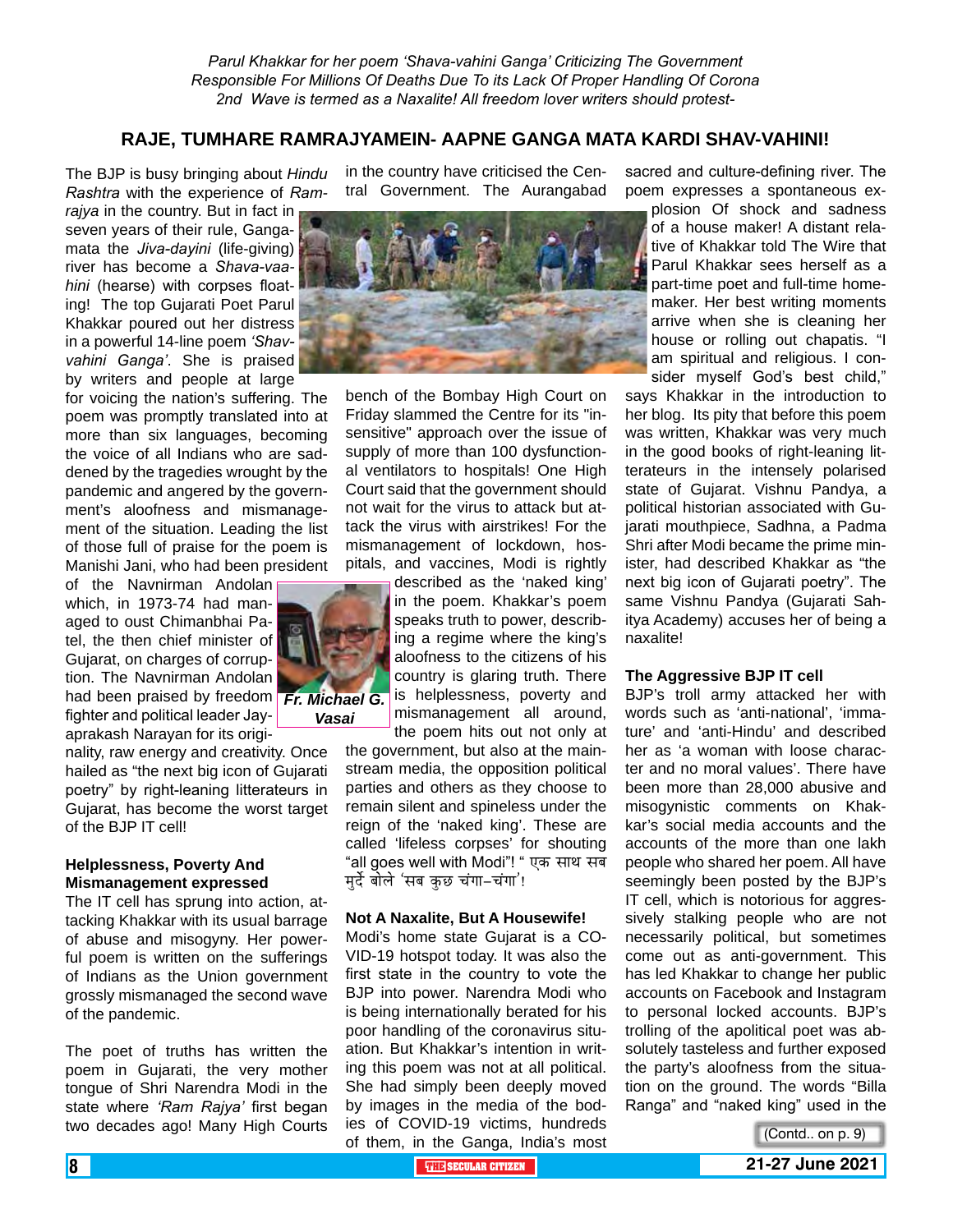#### (Contd.. from p. 8)

poem were the main reason that she is being attacked.

According to her friends (*Reported by The Wire*) Gujarat is not a safe place to voice any type of dissent. Yet the *Gujarati Lekhak Mandal* (writers' forum), consisting of more than one thousand writers and poets of Gujarat, has spoken out in support of the poet. Manishi Jani, president of the Mandal and former president of the Navnirman Andolan, issued a communiqué to the forum on May 13 that subtly referred to the BJP IT cell trolls, and further said, "The Lekhak Mandal criticises this and the efforts of a lobby to curtail the creator's freedom of expression."

#### **My Adaptation.**

Many English translations are available. I found them too poetic to express the real punch today. Hence I have made my own adaptation. Here it is:

1. The corpses spoke in one voice : *"All is well, achchhe din aaye hai; sab kuchh changa-changa!"*

But *Raje,* in your *Ram Rajya* you have turned the very *Ganga Mata* into a longest hearse.

Why, you ask? *Raje,* your crematoriums are too full; scare is the wood for pyres!

Corpses are too many, Raje, our pall-bearers are not enough, no mourners available!

In every home *Yama* performs a deadly dance *macabre!*

2. The corpses spoke in one voice : *"All is well, achchhe din aaye hai, sab kuchh changa-changa!"* But Raje, in your *Ram Rajya* you have turned the very *Ganga Mata* into the longest hearse!

Raje, the smoke belching crematorium chimneys are tired and seek respite!

Bangles are shattered in every home, shattered are our hearts!

And you *"Wah, Billa-Ranga",* play the fiddle while the towns are ablaze!

3. The corpses spoke in one voice : *"All is well, achchhe din aaye hai, sab kuchh changa-changa!"*

But *Raje,* in your *Ram Rajya* you have turned the very *Ganga Mata* into the longest hearse!

Raje, your clothes are divine, radiant is your face.

But Raje, the genuine people see you in your true form, a stone not a gem!

If there is a courageous man here, he will come forward and say,

'मेरा साहेब नंगा'' "The emperor has no clothes!"

<u>કોચ મરદ તે આવી બોલો 'રાજા મેરા નંગા'</u> રાજ, તમારા રામરાજ્ચમાં શબવાહિની ગંગા.

# **Matrimonial Proposals**

### **Proposals are invited for**

**Mangalorean RC Bachelor, 31 years belonging to a highly educated and very affluent family with interests in healthcare, agriculture and many other sectors, Tall, Fair, Handsome, Holding Doctorate, managing the family business in Karnataka State. (REF:MM104)**

**40 years Mangalorean bachelor doctor (Ph.D) Ht. 6' Wt. 75 kg Fair., Hadsome. no bad habits. High affluent society well connected. Belongs to highly placed business family in Mumbai (REF:MM103)**

**28 years Mangalorean spinster C.A., Ht. 5'.6" Wt. 49 kg Fair., Beautiful. well cultured. Affluent society. Belongs to established business family in Maharashtra (REF:MM105)**

**28 year Mumbai based Goan Roman Catholic Bachelor, Ht. 5' 10", Wt. 72 kgs, Wheatish Complexion, Edn. B.Com., Profession : a Banker (REF:MM109)**

**Vasai based affluent business family R.C. East Indian Spinster, 33, years Ht. 5' 2", very beautiful and pretty. MS General Surgeon, Doctor by profession. (REF:106)**

**Mumbai based now in Dubai Mangalorean Roman Catholic Spinster, 33 years, Ht. 5' 7", Fair Complexion, Edn. BMS, profession: a Senior Merchandiser (REF:107)**

**Mumbai based Mangalorean Roman Catholic Spinster, 29 years, Ht. 5' 4", Wt. 72 kgs, Wheatish Complexion, Edn. B.Com., C.A., Holding a managerial post. (REF:108)** 

*Those interested in this proposal :*

- **Registered members of Royal Christian Family can** just email us mentioning the respective ref no. and your registered no.
- $\bullet$  Non registered Grooms or Brides are requested to upload your profile at our website www.royalchristianfamily.com and contact us on our email: royalchristianfamily@gmail.com mentioning the respective ref no. along with your registered ID.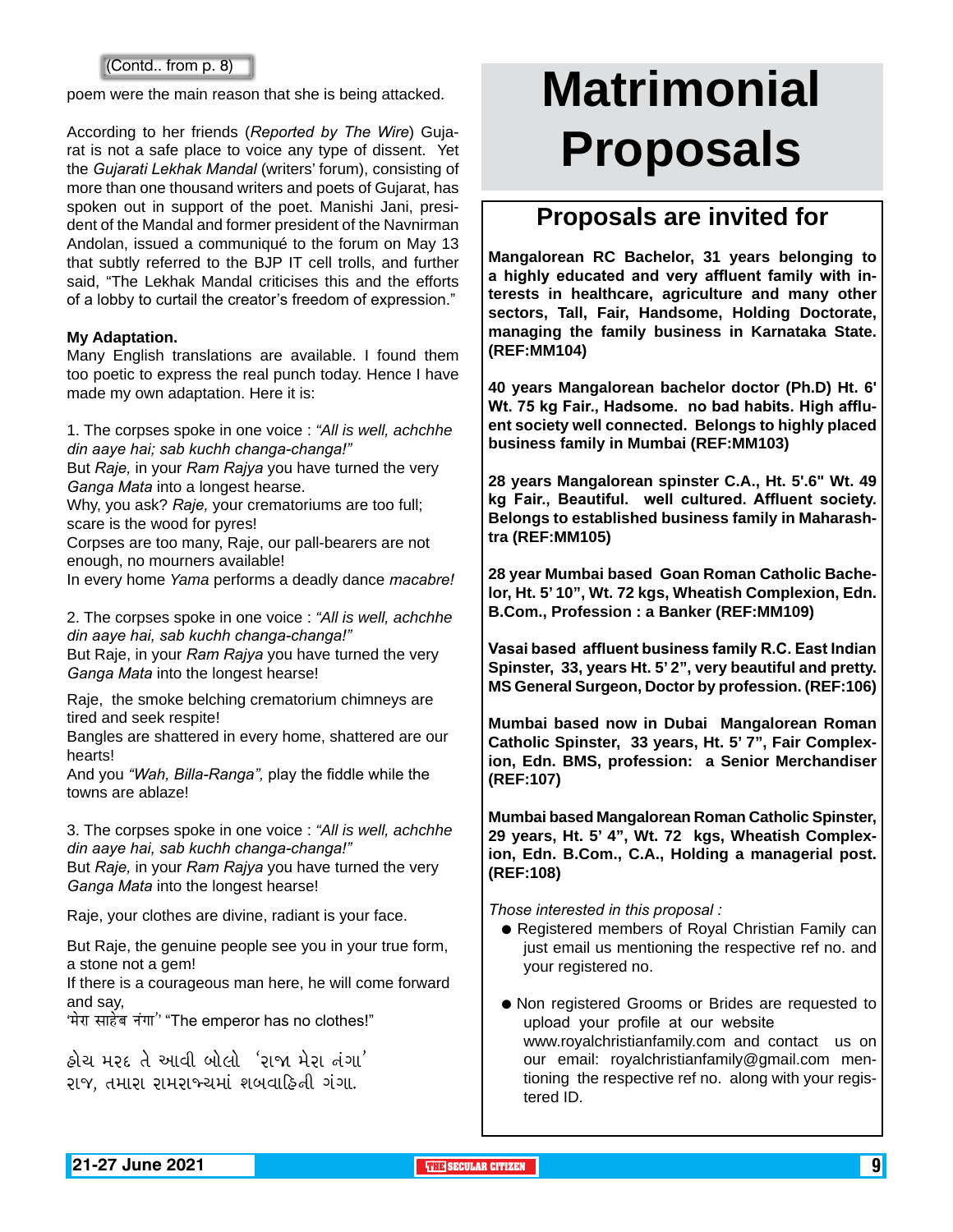## **Are We Sufficiently Responsible Towards the Earth?**

#### *by Don Aguiar.*

n World Environment Day,<br>
5th June, 2021, the Bishop in<br>
the Archdiocese of Bombay impressed 5th June, 2021, the Bishop in charge of Social Apostolate in on the Pope's encyclical Laudato Si' an important tool for motivating Catholics, as well as for those of other religious faiths to look at Mother Earth in a serious way, to have the courage to address systemic issues, to help restore and renew all that is precious to us. It points out that without prompt global action to reduce carbon dioxide emissions and slow the planet's warming, there will be profound environmental, social, political and economic consequences. Jewish and Muslim leaders have recently made similar statements about climate change, and these all acknowledge the scientific consensus as compiled by the very secular Intergovernmental Panel on Climate Change. The Pope clearly identifies the use of fossil fuels, noise, crude oil spillage, destruction of coral reefs, deforestation…… as cause of climate change.

It has been a couple of years since this encyclical has been widely circulated and impressed upon, but the programs carried out to arrest climate change howsoever imaginative are not prone to yield wanted outcomes as we unfortunately are living in an era of global ecological breakdown where industrialisation and globalisation have led to mindless commodification of nature and the deterioration of the environment through depletion of resources such as air, water and soil; the destruction of ecosystems; habitat destruction; the extinction of wildlife; and pollution. ... It comes in many types. It is a series of actions through which we weaken or harm the natural environment, reduce its biological diversity and encroach on the general health of the natural infrastructure.

Though environment can be degraded naturally, anthropogenic impacts **(environmental pollution and pollutants originating in human activity)** on the environment fast-track its degradation. This compels us to declare a new geological epoch – the Anthropocene, **(or the current geological age, viewed as the period during which human activity has been the dominant influence on climate and the environment)** since the consumption of natural assets like air, water and soil reaches the level where the environment stands irreparably compromised, faces its deterioration and defines the irreversible disintegration of the earth.

**The unbearable burden of human population, an excessive desire or obsession for return on invested capital, emphasis on numerical value of per capita growth, tendency to transform natural world into technological world, living to compete with sheep tendency irresolutely and even incoherently, and picking out self-centeredness over the righteousness of natural cause will degrade this environment to the point where the principle of intergenerational equity or the idea of fairness or justice between generations doesn't hold any meaning.**

The distinctive nature of the present environmental problems is that they are caused more by environmental pollution and pollutants originating in human activity than natural phenomena. **Mindless consumerism and economic growth have started to demonstrate a very harmful or evil effects on Mother Nature. In spite of this, the pace and desire for economic development have never ceased. It is economics that has dictated environmental policy.**

**The primary causes** of environmental degradation in India are attributed to the rapid growth of population in combination with economic development and overuse of natural resources and is happening through the destruction of environments and the eradication of wildlife, air pollution, water pollution, garbage, and pollution of the natural environment are all challenges for India. India has a long way to go to reach **environmental quality similar to those enjoyed in developed economies. Pollution remains a major challenge and opportunity for India.** Environmental degradation is one of the primary causes of diseases, health issues and long term livelihood impact for India. Air, water and noise pollution together with water scarcity dominate the environmental issues in India, due to land degradation, deforestation, soil erosion, habitat destruction and loss of biodiversity. Economic growth and changing consumption patterns have led to a rising demand for energy and increasing transport activities.

**The major causes** of the environmental degradation are modern urbanization, industrialization, overpopulation growth, deforestation etc. Environmental pollution refers to the degradation of quality and quantity of natural resources. Various types of the human exercises are the fundamental reasons of environmental degradation. These have prompted condition changes that have turned out to be hurtful to every single living being. The smoke radiated by the vehicles and processing plants expands the measure of toxic gases noticeable all around. The waste items, smoke radiated by vehicles and ventures are the fundamental driver of contamination. Spontaneous urbanization and industrialization have caused water, air and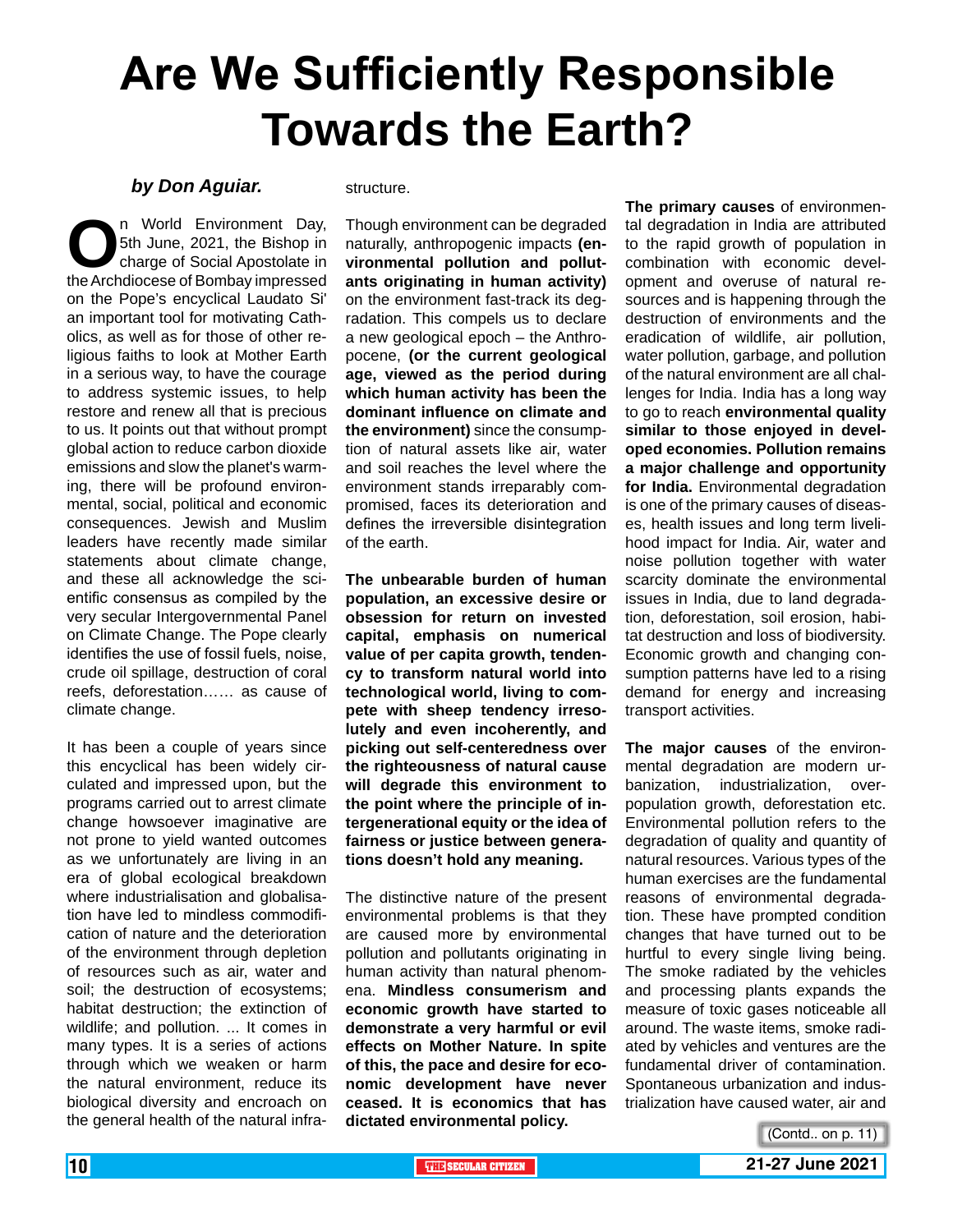#### (Contd.. from p. 10)

sound contamination. Urbanization and industrialization help to expand contamination of the wellsprings of water. So also, the smoke discharged by vehicles and ventures like Chlorofluorocarbon, nitrogen dioxide, carbon monoxide and other particles dirty the air.

The rapid population growth and economic development in the country are degrading the environment through the uncontrolled growth of urbanization and industrialization, expansion and intensification of agriculture and the destruction of natural habitats. **One of the significant reasons for environmental degradation in India could be ascribed to quick development of population which is antagonistically influencing the natural resources and condition.**

**Population** is an important source of development, yet it is a major source of environmental degradation when it exceeds the thresh hold limits of the support systems. **Unless the connection between the multiplying population and the existence emotionally supportive network can be settled, improvement programs, howsoever, imaginative are not prone to yield wanted outcomes.** Population impacts on the environment primarily through the use of natural resources and production of wastes and is associated with environmental stresses like loss of biodiversity, air and water pollution and increased pressure on arable land.

**Poverty** is said to be both cause and effect of environmental degradation. The round connection amongst poverty and environment is to a great degree a complex marvel. Imbalance may cultivate unsustainability in light of the fact that **poor people, who depend on normal assets more than the rich, drain characteristic assets quicker as they have no genuine prospects of accessing different kinds of assets.** As the 21st century starts, developing number of individuals and rising levels of utilization per capita are draining regular assets and corrupting the earth. **The povertyenvironmental damage nexus in India must be seen in the context of population growth as well.** The pressures on the environment intensify every day as the population grows. The fast increment of human numbers joins with urgent poverty and rising levels of utilization are draining natural resources on which the vocation of present and future ages depends. **Poverty is amongst the consequences of population growth and its life style play major role in depleting the environment either its fuel demands for cooking or for earning livelihood for their survival. Moreover, degraded environment can accelerate the process of impoverishment, again because the poor depend directly on natural assets.**

**Biodiversity** is important for maintaining balance of the ecosystem in the form of combating pollution, restoring nutrients, protecting water sources and stabilizing climate. The main cause of loss of biodiversity are

deforestation, global warming, overpopulation and pollution are few of the major causes for loss of biodiversity. **In fact human beings have deeply altered the environment, and have modified the territory, exploiting the species directly, for example by fishing and hunting, changing the biogeochemical cycles and transferring species from one area to another.**

From resource depletion to pollution overload, the planet is struggling against unprecedented assaults and negates the climate change programs done by a few. In the wake of all these phenomena, it is high time to introspect and question ourselves: **Are we sufficiently responsible towards the Earth? Or do we expect only the Earth to take care of us? In what way can we be able to reset our relationship with nature?**

*Hubert Reeves* a Canadian astrophysicist says - Man is the most insane species. He worships an invisible God and destroys a visible Nature. Unaware that the Nature he is destroying is this God he is worshiping.

## **For all your Printing needs under one roof**

**Books, Folders, Magazines, Office stationary, Leaflets, Handouts, Reports, Cards, Presentations, Religious readings, Designing, Ad designs, Packaging boxes, Cartoons, Exhibition displays, Product Marketing promotional innovations.**

> *Contact:* **The Secular Citizen Tel.: 9820485389**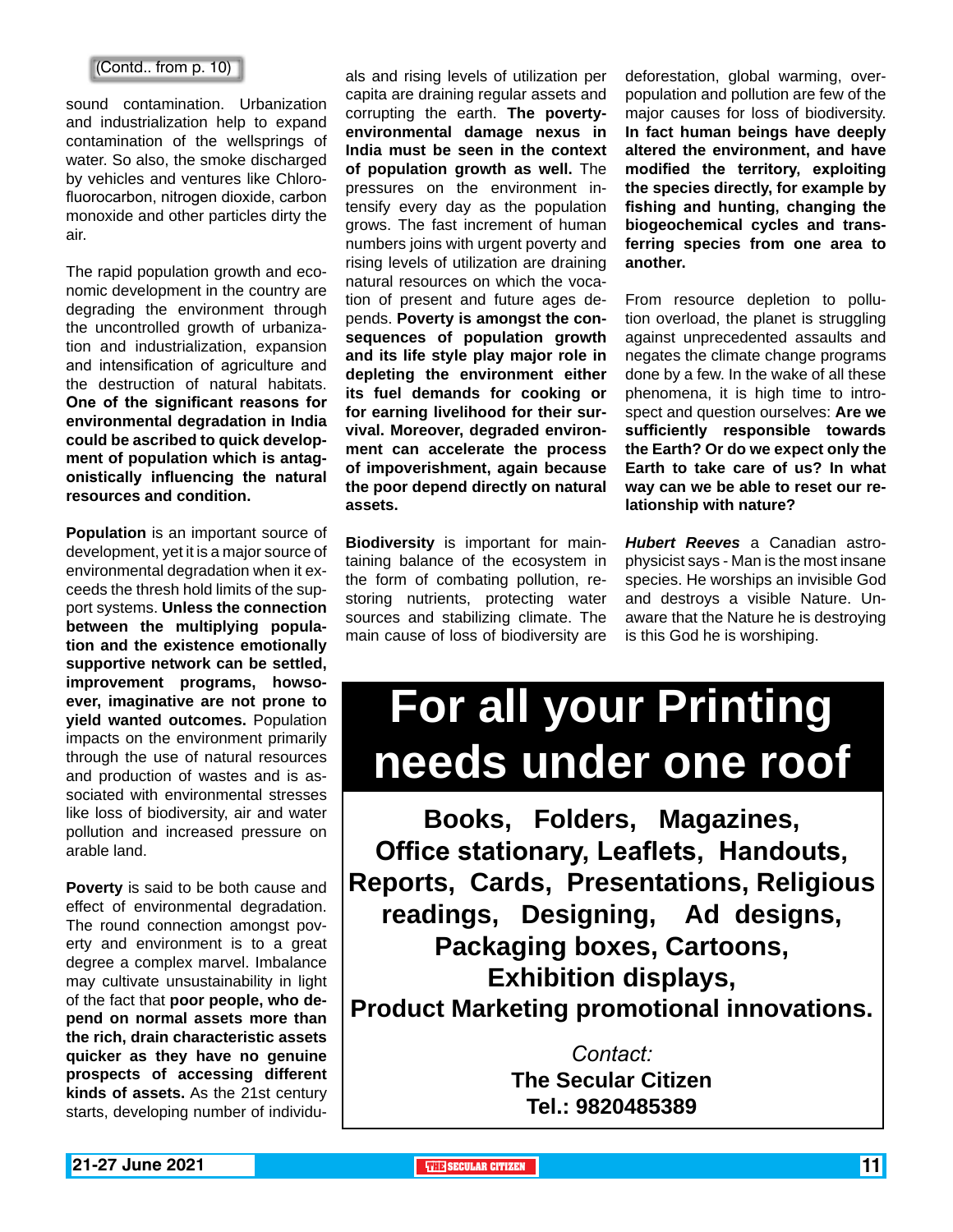#### **Name plate outside a civil lawyer's house:**

Where there is will, there is property; Where there is property, there is dispute;

Where there is dispute, there is litigation;

Where there is litigation, there is lawyer.

And the lawyer is here. Just walk in.

\*\*\*\*\*

#### **You Ask**

.

.

 After hearing the story of Jonah and the whale at Sunday school, a little girl repeated the story at school on Monday.

 Her teacher said it was physically impossible for a whale to swallow a human because, even though it is a very large mammal, its throat is very small.

 The little girl said, "But how can that be? Jonah was swallowed by a whale".

 Irritated, the teacher reiterated that a whale could not swallow a human. "It is physically impossible!" she said.

 Undaunted, the little girl said, "Well, when I get to heaven I will ask

Jonah."

 To this, the teacher said, "What if Jonah went to hell?"

-----------------------

 The little girl replied, "Then you ask him!"

#### **Jesus Saves**

 Jesus Christ and Satan were having an ongoing argument about who was better at the computer. They had been going at it for days, and God was tired of hearing all of the bickering. Finally God said, "Cool it. l am going to set up a test that will run two hours and l will judge who does the better job."

 So Satan and Jesus sat down at the keyboards and typed away. They moused. They did spreadsheets. They wrote reports. They sent faxes. They sent e-mails. They sent out e-mails with attachments. They downloaded. They did some genealogy reports. They made cards. They did every known job. But ten minutes before their time was up,



lightning suddenly flashed across the sky, thunder rolled, rain poured and, of course, the electricity went off. Satan stared at his blank screen and screamed every cuss-word known in the underworld. Jesus just sighed. The electricity finally flickered back on and each of them restarted their computers. Satan started searching frantically, screaming, "lt's gone! lt's all gone! l lost everything when the power went out!"

 Meanwhile, Jesus quietly started printing out all of his files from the past two hours. Satan observed this and became irate. "Wait! He cheated, how did He do it?" God shrugged and said, "Jesus saves."

#### ---------- **Remaining cool in every situation**

A pot was once asked, " How do you remain cool in every situation?"

The pot answered, "I just remind myself that I am made of mud and will return back to mud. Then why have pride and anger?"

> *---- Contributed by: Jubel D'Cruz* \*\*\*\*\*

#### **Simple Maths**

"2get" and "2give". Creates many problems. So just double it. "4get" and "4give". Solves many problems. *--- Jubel D'Cruz*

#### \*\*\*\*\*

Modi , Queen Elizabeth and Vladimir Putin all died and went to hell.

While there, they saw a red phone and asked what the phone is for.

The devil tells them it is for calling back to Earth.

Putin asks to call Russia and talks for 5 minutes. When he is finished the devil informs him that the cost is a

million dollars, so Putin writes him a cheque.

Next Queen Elizabeth calls England and talks for 30 minutes. When she is finished the devil informs her that the cost is 6 million dollars, so she writes him a check.

Finally Modi gets his turn and talks to Delhi for 4 hours.

When he is finished the devil informs him that the cost is \$1.00.

When Putin hears this he goes ballistic and asks the devil why Modi got to call India so cheaply.

The devil smiles and replies: "Since Modi took over, the country has gone to hell !!!

WIthin hell, it's a local call." \*\*\*\*\*

A woman awakens in the middle of the night to find her husband is not in bed. She goes to look for him and finds him sitting at the kitchen table. He appears to be in deep thought, just staring at the wall. She watches as he wipes away a tear from his eye. "What's the matter, dear? Why are you down here at this time of night!?" she whispers.

The husband looks up "It's the 20th anniversary of the day we met." She can't believe he has remembered and starts to tear up. The husband continues, "Do you remember 20 years ago when we started dating? I was 20 and you were only 18," he said.

Once again, the wife is touched to think that her husband is so caring and sensitive. "Yes, I do" she replies. The husband pauses, his words coming out in a rush. "Do you remember your father caught us in the back seat of my car?"

"Yes, I remember" said the wife. The husband continued "Do you remember he shoved a shotgun in my face and said, either you marry my daughter or I will make sure you spend the next 20 years in prison?"

"I remember that, too" she replied softly.

He sighed as he wiped another tear away from his cheek and said, "I would have gotten out of prison today."

12 **THE SECULAR CITIZEN 21-27 June 2021**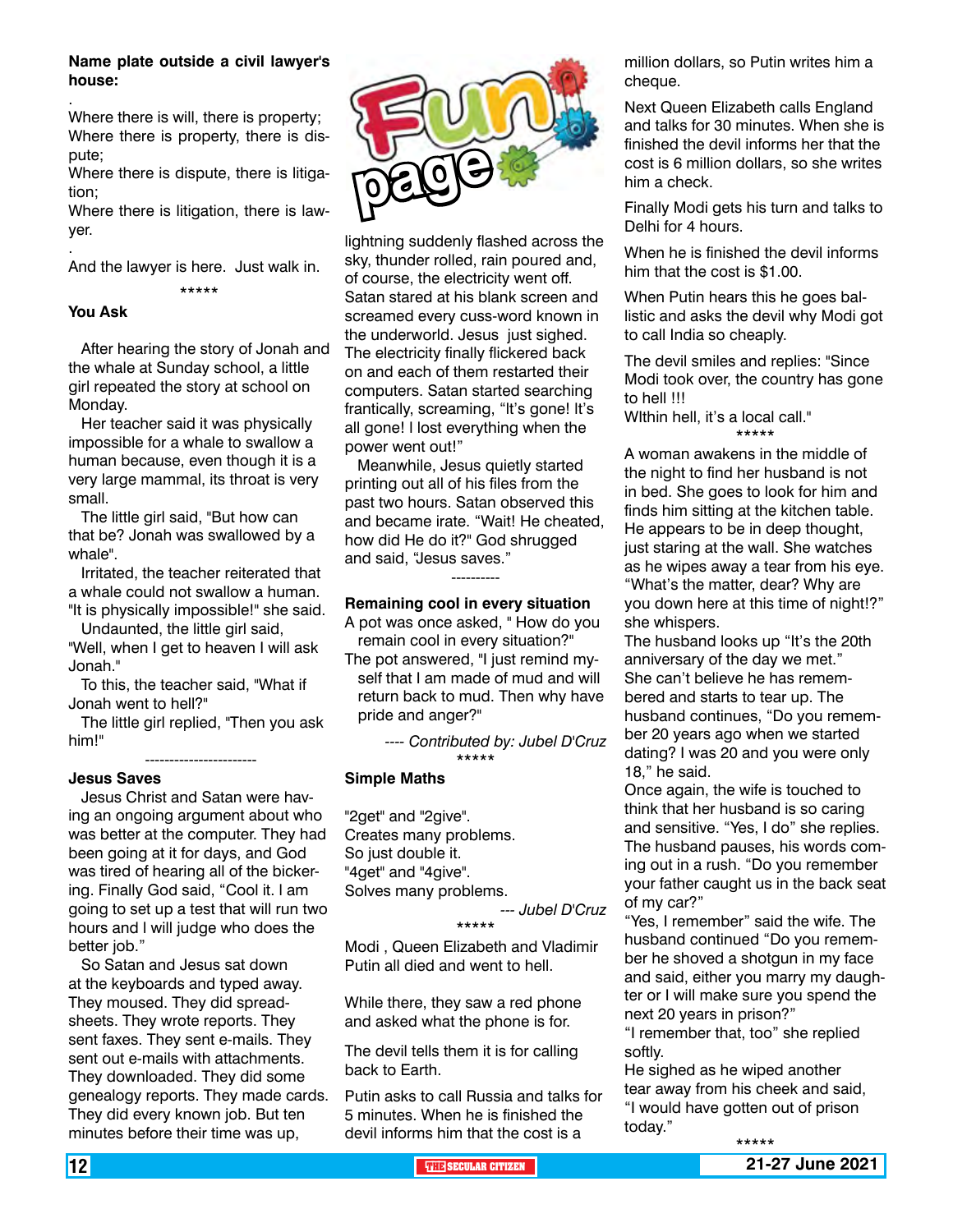### Ad. Rates for Thanksgiving

|                                             | <b>Colour</b>   | <b>B/W</b>     |
|---------------------------------------------|-----------------|----------------|
| <b>Favours granted minimum</b>              | <b>Rs. 800</b>  | <b>Rs. 500</b> |
| i.e. 15 words $+$ 1 block(1 photo of saint) |                 |                |
| each additional block                       | <b>Rs. 400</b>  | <b>Rs. 300</b> |
| <b>Holy Spirit Prayer</b>                   | <b>Rs. 1000</b> | <b>Rs. 700</b> |
| Other small prayers (upto 100 words)        | <b>Rs. 1000</b> | <b>Rs. 700</b> |

Contact: Tel.: +91 - 9820485389, 9820473103 The Secular Citizen,

99, Perin Nariman Street, Fort, Mumbai - 400001

## **Thanksgiving**



**May the Sacred Heart of Jesus be Praised Adored, Glorified and Loved today and everyday throughout the world, now and forever.Amen!!**

*sible and say nine Hail Mary's and the above prayer for 9 days with a lighted candle and publish on the 9th day your Ask St. Clare for three favours two impos-*

*request will be granted no matter how impossible it is*

#### *—S. D'Souza, Bandra*

#### **Prayer to St. Expedite for solving a financial crisis**



I call forth the Power and the presence of **St. Expedite** in my time of financial trouble. I offer my body, heart, mind and soul upon your altar of light. I have faith and trust and complete confidence that you will be my strength in this time of need. Quickly come to my assistance. (State Your Petition)

My financial need is urgent. Be my

Light and Guide in this situation so that I may live with peace, love, prosperity and abundance and in the Praise of God.

Amen. (Promise Publication)

*—Dorine, Mahim*



Thanks to Divine Mercy, Our Lady of Vailankani, Our Lady of Perpetual Succor and St. Anthony *—Ms S. D'Sa, Pune*

**Butterscotch Cream Cake**

**Ingredients:**

- 3 eggs
- 1 cup powdered sugar
- 1 tsp vanilla essence
- 2 cups all-purpose flour
- 2 tsp baking powder
- 1 tsp salt
- 1 cup heavy whipping cream

#### **Method:**

Preheat the oven to 350 degrees F (175 degrees C). Grease a 9x9-inch square pan.

Beat the eggs in a small bowl until very thick. Add the sugar and the vanilla essence, beating well.

Combine the flour, baking powder, and

salt. Add the flour mixture in three parts, alternating with the whipping cream, mixing until combined. Pour the batter into the prepared pan. Bake in preheated oven for 30 to 35



minutes or until a toothpick inserted near the centre comes out clean. *Sweta D'Cruz*

#### **Prayer & Thanksgiving Prayer To The Holy Spirit (if you are in difficulty, You can say this prayer)**



HOLY SPIRIT, You who makes me see everything and shows me the way to reach my ideal. You who gives me the Divine Gift to forgive and forget all that is done to me and you who are in all the instances of my life with me. I in this short dialogue want to thank you for everything, affirm once more that I never want to be separated from you no matter how great the

material desires of this life may be I want to be with you and my loved ones in your perpetual glory to the end and submitting to God's Holy will

*—Ronald D'Souza*

**21-27 June 2021 THE SECULAR CITIZEN** 13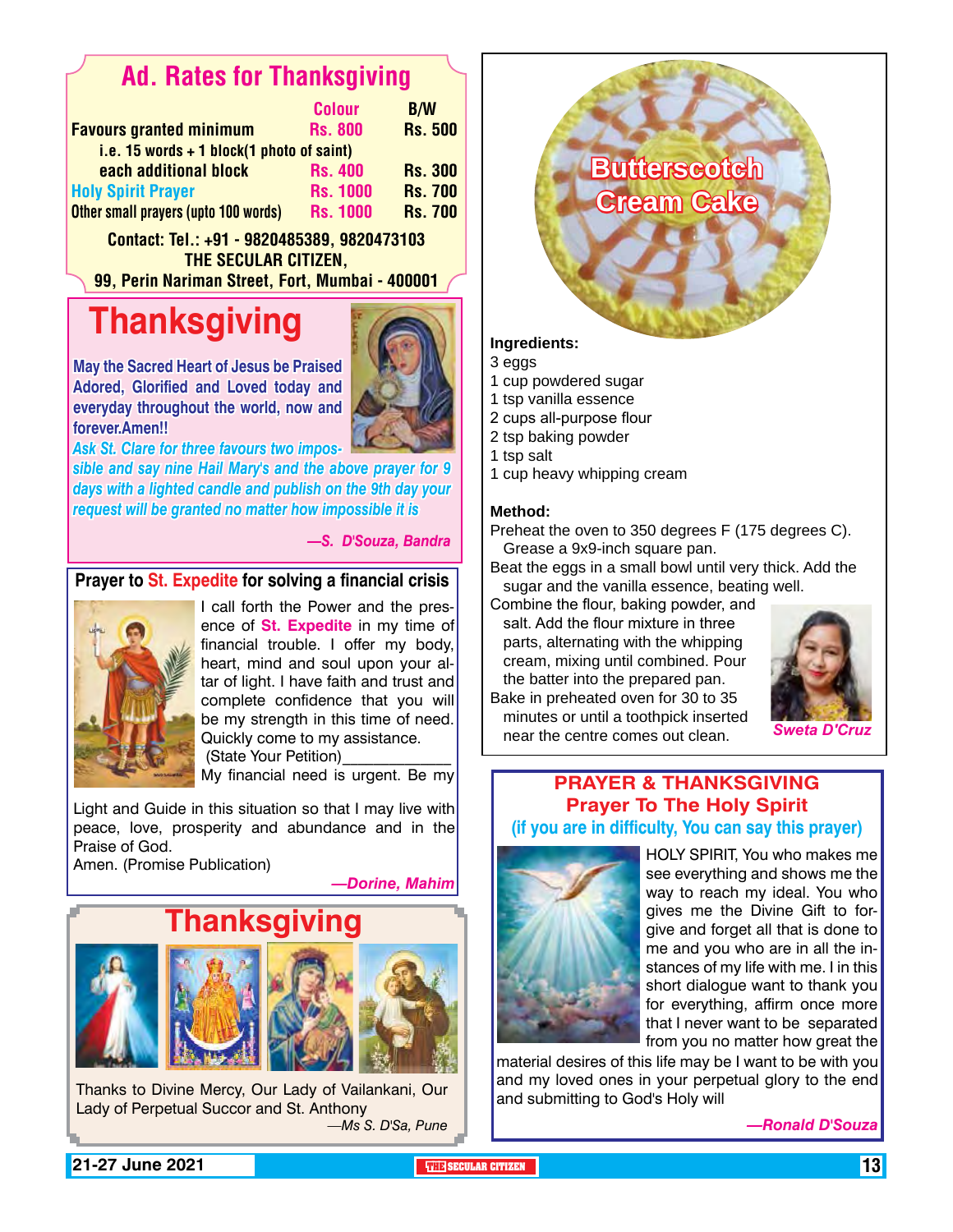## **The Year 2021 – A Year Of Memorable Events**

**The year 2021 will go down in the annals of Mazzarello Youth Centre, Wadala, as it had several memorable events in a row, namely,** the annals of Mazzarello Youth Centre, Wadala, as it had severthe feast of Gratitude, the feast of St. Joseph, the election of the new Provincial, the felicitation of the Silver Jubilarians and the closing of the Septuagennial Anniversary of Auxilium Convent, Wadala.

The feast of Gratitude was celebrated by the states of Goa, Gujarat, Karnataka and Maharashtra to express their gratitude to the outgoing Provincial, Sr. Rita Dora Thomas and her team of Councillors. Sr. Rita Dora Thomas was applauded for her animation through conferences, talks, webinars, etc.

At the very outset, we had the celebration of the Holy Eucharist by Rev. Fr. Edwin D'souza. Sharing some random thoughts on Gratitude, he said, "Gratitude is much more than a feeling, it is an attitude. We can choose to find the positive in people and situations. Gratitude grows as it is expressed. We give people the joy of being appreciated. We need to give thanks to God for all that we have. Life is filled with so many activities pulling us in different directions that we forget to give thanks. St. Paul's first letter to the Thessolanians, Ch.5, V. 18 says 'Be thankful in all circumstances. This is what God wants of you in your life in Christ Jesus.' Developing our talents is to give gratitude to God. One way of



expressing gratitude is to avoid comparison. Comparing ourselves to others and using them as a measure is destructive. We must be grateful for our uniqueness, find out our gifts, acknowledge them and use them to serve others. When was the last time we expressed our gratitude to others ? Lets' accentuate positivity in our lives. After Mass, snacks were served and we moved on to the festive celebration. Welcoming the audience, Sr. Caroline Menezes said, "Gratitude is the healthiest of all human emotions. Gratitude is the one and only reason of our being here. Our theme for today is 'Building Bridges of Social Friendship for a caring society'. May our coming

### **Good Proposals Wide Choice of Christian Brides and Grooms available** *Contact:*

**Royal Christian Family 99, Perin Nariman Street, 1st Floor, Nr. GPO, Fort, Mumbai 400001. Tel.: +91-9820485389 / 9820473103** Email: **royalchristianfamily@gmail.com** Website: **www.royalchristianfamily.com**

together bring out in us deeper love and concern for one another". This was followed by a welcome dance by the Salesian Sisters, a Prayer dance by Anmol and a skit by the novices. The skit depicted that in the task of building bridges, there were various cracks in relationship caused by misunderstanding, pride, jealousy, sadness, etc. but in the nick of time, Sr. Rita Dora Thomas stepped in and helped in building bridges across various waters and different terrains thus connecting everybody and giving each one their space. Sr. Rita Dora Thomas was taken aback with the splendid programme and said, "It was on 13 th February ' 2015 that I said Yes to God and accepted the responsibility. I thank God for accompanying us along the smooth paths and rugged roads, I feel humbled at this magnanimous celebration and thank you for everything". Special thanks went out to Sr. Roseline and her team for the lovely programme and to Sr. Lavita Sequeira for the video shooting. All then joined in the Grace before Meals and enjoyed the sumptuous meal.

Bishop John Rodrigues kindly consented to celebrate the Eucharist, on the feast of St. Joseph wherein we had the felicitation of the Silver Jubilarians and the closing of the Septuagennial Anniversary of Auxilium Convent. He was joined by Rev. Fr. Jude Fernandes. At the homily, his Lordship said "Joseph and Mary were called to say Yes. St. Joseph takes the bold step – not a passive resignation. Having faith means taking bold and courageous steps. You, Srs. Elveera D;souza, Fatima Rego, Gloria Ferrao and Shaila D'Monte journeyed together in the light of faith. Faith is walking by the light of God. I join you in thanking God for your response. Like St. Joseph seek to do the will of God. Congratulations to the Manager, Principal and staff of Auxilium Convent for the

(Contd.. on p. 15)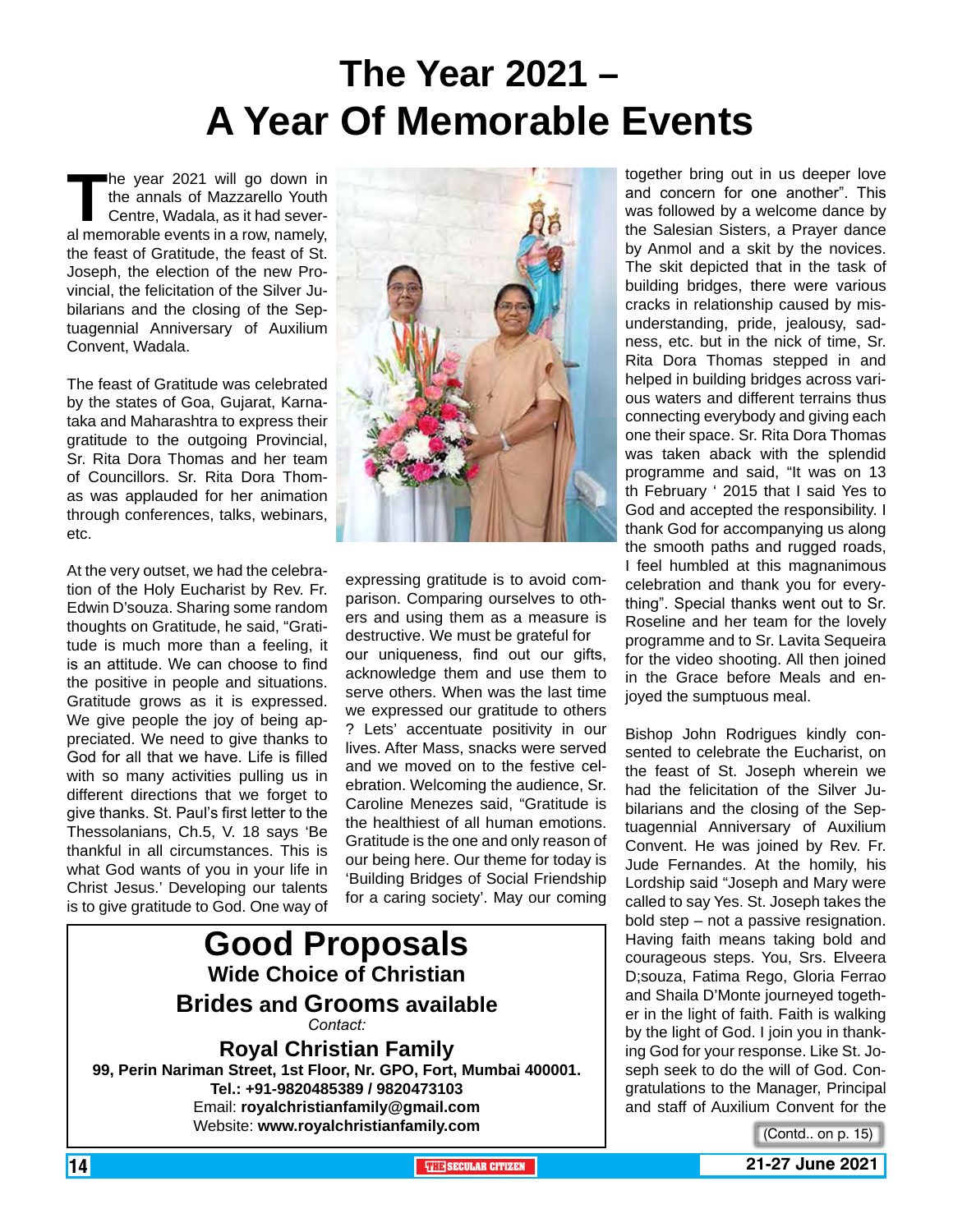70 years of dedicated service. Grow deeper in understanding God's plan for the church and for each of us. May we all like Jesus be busy doing the will of the Father".

Auxilium by Sr. Gloria Ferrao, Singing of the School Anthem by past and present pupils, the lowering of the School Flag to mark the Official Closing of the 70 years celebration by Sr. Meenakshi , Sr. Gloria Ferrao and Tr. Babita.



Immediately after Mass, starters and soft drink was served. This was followed by a short cultural programme comprising of the song "Congratulations' and the Power Point presentation on the Jubilarians by Sr. Kalyani Subramanyam and her team, cutting of the cake by the Jubilarians, Raising the toast by Sr. Shiyni, Replying to the toast by Sr. Elveera, Felicitation of the Jubilarians , Jubilee Song composed by Ms. Dolly Afonso and sung by her and the past-pupils, Acknowledging the commitment of ex- teacher, Ms.

the Eucharistic Celebration , Srs. Smitha, Kalyani and Manisha for the Liturgy and Hymns, the Provincial, the Superiors and Sisters for the Wonderful Programme. Tr. Lena Albuquerque for being with Auxilium right from its inception, the families of the Jubilarians for their presence and Ms. Dolly Afonso for her words of appreciation and for compering the show.

Also late Sr. Eugenia Versino was remembered in a special way because it was on 19 th March, 951 that the portals of Auxilium Convent were opened by her to any girl child irrespective of

(Contd.. from p. 14) **EXAMPLE ALL** AUXIIIUM by ST. GIONA Ferrao, Sing- know who would take her place and as the news broke out, many a soul rejoiced and thanked God for choosing Sr. Meenakshi D'Silva as the new Provincial. I once happened to read a quote which was written for the students of Akash Institute. It went like this, "Always keep a lot of hunger and fire in your belly to achieve top ranks". I am sure Sr. Meenakshi did just that and achieved the topmost rank. As she is all set to open her innings on 24 th May – the feast of Mary Help of Christians, we need to accompany her with our prayers so that she scores a century.

Well Sr. Meenakshi,

May you find a place that suits you perfectly with friends to keep you company, Good things to share, Fun things to do, All these things are wished for you.

*Adios, Deo borem korun tuca, Amcho mog visoro naka, Amcho ugdas eilari Amcam phone korunc phati soro naka*

#### *-- Ms. Dolly Afonso Past Pupil of Auxilium Convent*



Lena Albuquerque by awarding her a Certificate of Merit, some information about our achievements and commitcaste or creed who was eager to receive value based quality education and exactly 11 days later on 30 th March, 1951, she was rewarded for her hard work as Heaven opened its portals and welcomed this front line worker to enjoy the bliss of Paradise.

ment towards the Platinum Jubilee of the new Provincial, all were eager to **For your copy in Mumbai - Mangalore**<br> **Contact: Tel : +91 9820485389** As our beloved Sr. Rita Dora Thomas stepped down to make room for



**Contact: Tel.: +91 9820485389**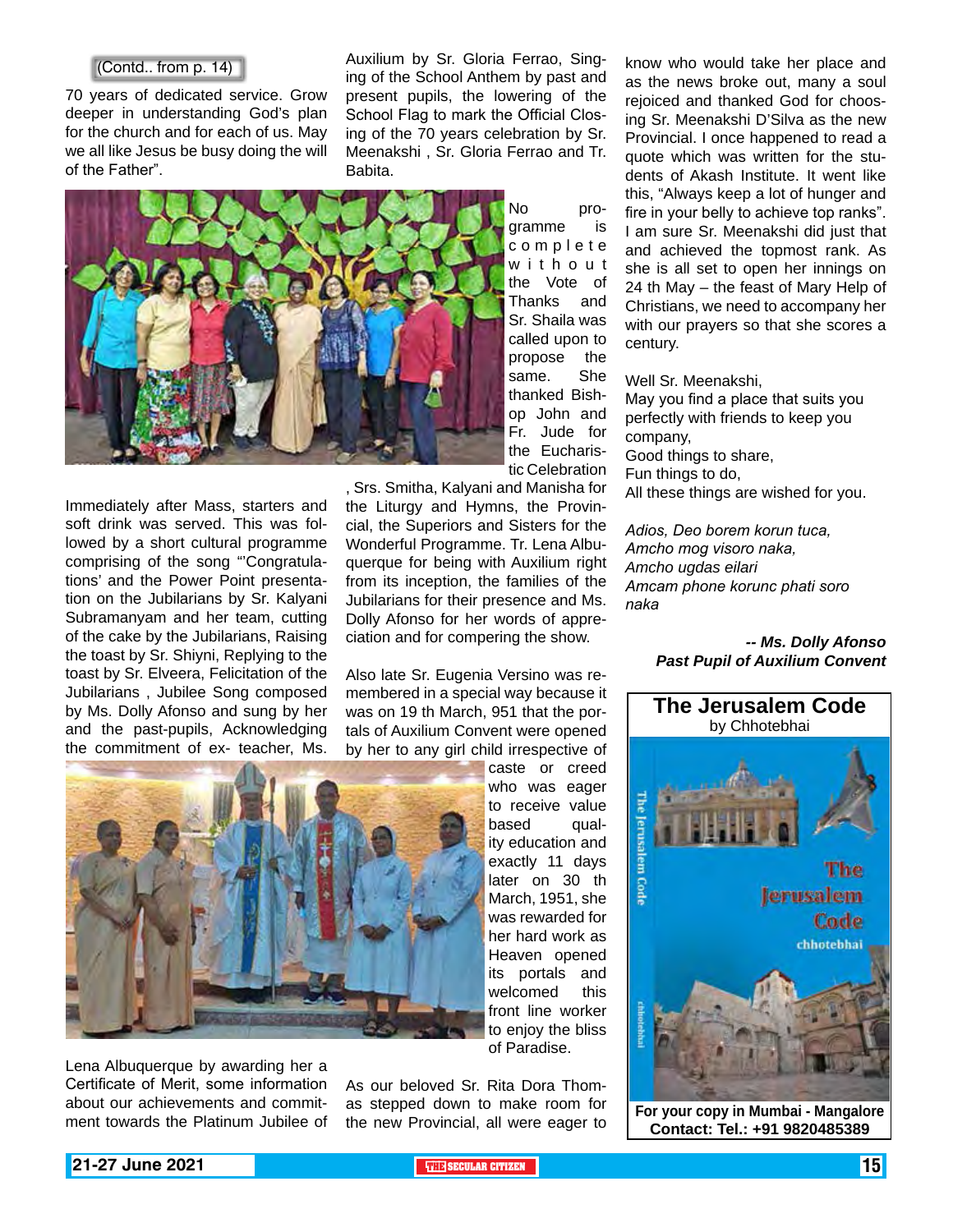## **Royal Christian Family MATRIMONIALS - GROOMS**

**7221. MUMBAI :** Mangalorean Roman Catholic Bachelor, (Born in May 1985), Ht. 5' 7", Wt. 72 kgs, Wheatish Complexion, Edn. B.Com., working in a Oil rig. Contact email : renithamas@yahoo.co.in

**7185. MUMBAI :** Goan Roman Catholic Bachelor, (Born in October 1984) Ht. 5' 10", Wt. 72 kgs, Wheatish Complexion, Edn. B.Com., working for Bank. Contact email : shaun.neo00.outlook.com

**7113. POONA :** Tamilian Roman Catholic Bachelor, (Born in December 1982), Ht. 5' 6", Wt.65 kgs, Fair Complexion, Edn. B.Com., working in Logistic Co. in **DUBAI**. Contact email : shantasam1955@gmail.com

**7144 POONA :** Goan RC Bachelor, (Born in October 1985) Ht. 5' 5", Wt. 60 kgs, Wheatish Complexion, Edn. Hotel Management Graduate, working as an Executive. Contact email : merrolmenezes@gmail.com

**6664 MUMBAI :** Mangalorean R.C. Bachelor (Born in December 1982) Ht. 5' 3", Wt. 68 kgs, Fair Complexion, Edn. B.Com., A.C.A., LLB., C.A. by Profession. Contact email:

saldanha ryan@yahoo.com OR 9820670158.

**7119. KUWAIT : Goan Roman** Catholic Bachelor, (Born in November 1989), Ht. 6', Wt.78 kgs, Fair Complexion, Edn. F.Y. B.Com. + 2 yrs Hotel Management Diploma. working in Kuwait. Contact email :

fernandes.clayton@rocketmail.com **7118. MUMBAI :** Goan Roman Catholic Bachelor, (Born in January 1981), Ht. 5' 5", Wt.87 kgs, Wheatish Complexion, Edn. Graduate, working in Dhoha Metro, in Doha Qatar. Contact email :

josephfernandes10@yahoo.com **6508. MUMBAI :** Mangalorean Ro-

#### **Important Notice**

Telephone no. of candidate will be printed only with the consent of members. For Tel. Nos. Please contact: +91- 9820473103 / 9820485389 or Email : royalchristianfamily@gmail.com

man Catholic Bachelor (Born in October 1986), Ht. 5' 10", Wt. 80 kgs, Fair Complexion, Edn. B.E.. working as a Asst. Manager in German Company. Seeks a tall, well educated homely Mangalorean girl. Contact email : colind.3010@gmail.com

**7112. MUMBAI :** Converted Roman Catholic Bachelor, (Born in October 1970), Ht. 5' 7", Wt.80 kgs, Fair Complexion, Edn. B.Com., & Masters in International Journalism (UK). Looking for a bride below the age of 42 years (below 40 - 42 years) who is willing to raise a family. Contact by email : decemberwedding08@yahoo.com

**7116. MUMBAI :** Goan Roman Catholic Bachelor, (Born in December 1988), Ht. 5' 9", Wt.79 kgs, Wheatish Complexion, Edn. Masters in Financial Management, working for US based Investment Bank in Compliance and Audit dept. Contact email :

williamgonsalves123@gmail.com

**7216. MUMBAI :** Roman Catholic Bachelor, (Born in October 1988 ), Ht. 5' 9", Wt. 70 kgs, Wheatish Complex ion, Edn. MBA, HR speacialization, Profession : Lead Recruiter. Contact email : willujames310@gmail.com

**7213. MUMBAI :** Mangalorean Roman Catholic Bachelor, (Born in October 1989), Ht.6', Wt. 60 kgs, Fair Complexion, Edn. B.Sc. in Hospitality Studies, working in a reputed organization. Contact email :

merwyn1989pinto@gmail.com **7212. MUMBAI :** East Indian Roman Catholic Bachelor, (Born in February 1991), Ht. 5' 8", Wt. 70 kgs, Wheatish Complexion, Edn. Bachelor of Arts, B.H.M.S., Luzern, Switzerland, working as a Restaurant Supervior. Contact email : noellyn\_p@hotmail.com

7207. CHANDIGARH : Anglo Indian Catholic Divorcee, (Born in April 1972),

#### To Place Your Matrimonial Advertisement Call: +91 - 9820485389 or 9820473103

Check your email at least once a week.

Members are requested to inform us when they are settled, so that publication of their details can be discontinued.

Ht. 6' 1", Wt. 80 kgs, Very Fair Complexion, Edn. B.Com., MFC, MA English, Teacher by profession. Contact email : vishalsud81@gmail.com

**7206. new delhi :** Goan Roman Catholic Bachelor (Born in October 1995), Ht. 5' 6", Wt. 43 kgs, Fair Complexion, Edn. B.E. Computer Engineer, working as a Project Manager with Paytm. Contact email :

dcosta.ria@gmail.com

**7203. MUMBAI :** Mangalorean Roman Catholic Bachelor, (Born in October 1985), Ht. 5' 7", Wt. 65 kgs, Wheatish Complexion, Edn.B.E. MBA, working for International Company. Contact email :

delphinempinto@gmail.com

**7202. MUMBAI :** Keralite Syrian Catholic Bachelor (Born in May 1973), Ht. 5' 6", Wt. 73 kgs, Wheatish Complexion, Edn. B.A., English Literature, Profession : Consultant Administration. Left Hand & Leg is weak due to earlier motor bike accident. Contact Email :

josephmullakara1973@gmail.com **7183. MUMBAI :** East Indian Roman Catholic Bachelor, (Born in February 1991) Ht. 5' 11", Wt. 86 kgs, Wheatish Complexion,Edn. PGDM and BMS., working as a Relationship Manager. Contact email :

ritadhawan10@gmail.com

**7180. U.K. :** Goan Roman Catholic Bachelor, (Born in September 1982) Ht. 6', Wt. 77 kgs, Fair, Edn. Chartered Accountant, Profession : Director Insurance Company. Contact email : russ\_dsouza@yahoo.com

**7175. MUMBAI :** Goan Roman Catholic Bachelor, (Born in July 1989) Ht. 5' 6", Wt. 74 kgs, Wheatish, Edn. B.Sc (H.C.M.) Hotel and Catering Management, 2nd Photographer /Merchandise Sales Dept., Contact email : osbertagneloalmeida@gmail.com

**If not settled within a year, renew your membership atleast two months in advance to continue the service uninterrupted.**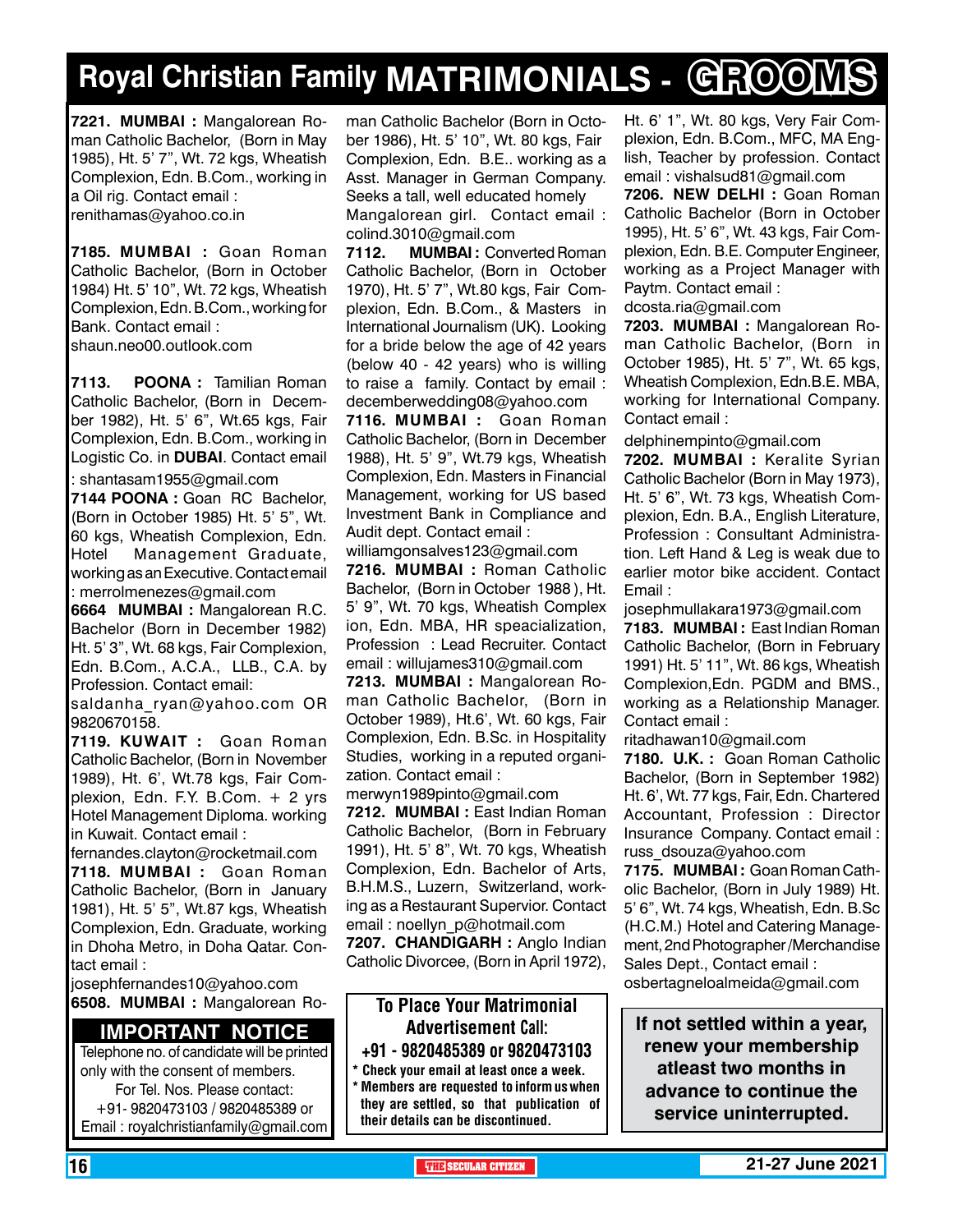## **Royal Christian Family MATRIMONIALS - BRIDES**

**7065. MUMBAI :** Mangalorean Roman Catholic Spinster, (Born in December 1989), Ht. 5' 7", Wt.69 kgs, Fair Complexion, Edn. M.Sc., & Dip. in Clinical Research, working as Business Process Lead in TCS. Contact

email : mendonca\_luke@yahoo.co.in **7214. MUMBAI :** Goan Roman Catholic Spinster, (Born in October 1986), Ht. 5' 4", Wt. 52 kgs, Fair Complexion, Edn. CA CFA Ms Finance M.Com., working as a Senior Manager. Contact email : frfernandes020@gmail.com

**7126. U.S.A. :** Mangalorean Roman Catholic Spinster, (Born in January 1992) from Mumbai, Ht. 5' 7", Wt. 60 kgs, Fair Complexion, Edn. B.E. (Computers) from Mumbai, M.S. (Information Systems) from US. Possesses H1B visa and is working as a Technical Analyst with an MNC in USA. Contact email :

wilfyjoy1315@gmail.com or call +91 98603 02527 / + 91 9970172527

**7128. MUMBAI :** Affluent business family R.C. East Indian Spinster, (Born in 12-04-1988), Ht. 5' 2", very beautiful and pretty. Edn. MS General Surgeon, Doctor by profession. Contact email : drvd2019@gmail.com

**7199. BANGALORE :** Mangalorean Roman Catholic Spinster, (Born in January 1990), Ht. 5' 2", Wt. 53 kgs, Fair Complexion, Edn. Master's in Mass Communications (NTU, Singapore) working as a Senior Manager of Corporate Communications in **SINGAPORE**. Contact email : mafern.2121@gmail.com

**6032 DUBAI :** Goan Roman Catholic Spinster, (Born in April 1976), Ht. 5' 2", Wt. 41 kgs, Wheatish Complexion, Edn. B.A., working as a Secretary. Contact email :

track\_1976@ yahoo.com OR 9730454857

**7182. MUMBAI :** Mangalorean Roman Catholic Spinster, (Born in

**Royal Christian Family Helps In Choosing The Right Life-Partner Serving Since 41 Years** October 1992), Ht. 5' 4", Wt. 72 kgs, Wheatish Complexion, Edn. B.Com., C.A., working as Asst. Manager in TATA Company. Contact : email : matrimonialp27@gmail.com

**7095. MUMBAI :** Goan Roman Catholic Spinster, (Born in December 1992), Ht. 5' 3", Wt. 55 kgs, Wheatish Complexion, Edn. M.Com + Import Export Certificate Course, working as a Billing Assistant in Well known Hospital. Contact email :

#### perpetualdias7@gmail.com

**7160. MUMBAI :** Mangalorean Roman Catholic Spinster, (Born in September 1988), Ht. 5' 7", Fair Complexion, Edn. BMS, working as a Senior Merchandiser in a Global Retail Company in Dubai. Contact email : prislobo10@gmail.com

**7064. MUMBAI :** Goan Roman Catholic Spinster, (Born in May 1988), Ht. 5' 2", Wt. 50 kgs, Wheatish Complexion, Edn. MBA, working for Private Company as an Accounts Executive. Contact email : cecrc19@gmail.com

**6504. KUWAIT: Mangalorean Roman** Catholic Spinster (Born in June 1980), Ht. 5' 5", Wt. 58 kgs, Fair Complexion, Edn. B.Com., Computer, Finance, Banking Marketing Course & Airlines Course completed, employed as a Travel Co-ordinator in Kuwait. Contact Email : lucy777p@gmail.com Tel: 00965-60402765 / 9867308911

**7145 MUMBAI :** East Indian Roman Catholic Spinster, (Born in December 1992), Ht. 4'11", Wt. 50 kgs, Fair Complexion, Edn. M.Sc., Lecturer by profession. Contact email : andrea210358@gmail.com

**7210. AURANGABAD : Manga**lorean RC Spinster, (Born in January 1994), Ht. 5' 6", Wt. 48 kgs, Fair Complexion, good looking, beautiful, Coming from business family, Edn. Chartered Accountant, C.A. by Profession. Contact email :

putturaurangabad@gmail.com

#### **Important Notice**

Telephone no. of candidate will be printed only with the consent of members. For Tel. Nos. Please contact: +91- 9820473103 / 9820485389 or Email : royalchristianfamily@gmail.com

**7134. MUMBAI :** Goan Roman Catholic Spinster, (Born in April 1992), Ht. 5', Wt. 55 kgs, Wheatish Complexion, Edn. B.Com., working as a Modification and Writer. Contact email :

jacklinemascarenhas@gmail.com **7174. MUMBAI :** Mangalorean RC Spinster, (Born in September 1990), Ht. 5' 6", Fair Complexion, Beautiful, Edn. B.Com., MBA, PGDM, working for a Ad Agency in Toronto, **Canada**. Contact email :

roshanmehra@hotmail.com

**7120. CANADA :** Goan Roman Catholic Spinster, (Born in April 1986), Ht. 5' 2", Wt. 51 kgs, Wheatish Complexion, Edn. B.Com., University of Toronto, working as a Customer Support for Canida Government. Contact

email : joafaria@yahoo.ca

**7140. MUMBAI :** Mangalorean RC Spinster, (Born in November 1991), Ht. 5' 3", Wt. 63 kgs, Wheatish Complexion, Edn. Graduation (BBI), working for a Private Bank as a Deputy Manager. Contact email :

glendamisquith9@gmail.com

**7117. MUMBAI :** Goan RC Spinster, (Born in May 1991), Ht. 5' 7", Wt. 65 kgs, Wheatish Complexion, Edn. M.A. in English Literature, Teacher by profession. Contact email :

examiner2019@gmail.com

**7072. MUMBAI :** Mangalorean RC Spinster, (Born in April 1991), Ht. 4' 10", Wt. 60 kgs, Fair Complexion, Edn. Digital Media, working for Designing Firm. Contact email :

aubreyds@gmail.com

#### **Registered members can publish their ad in all the 50 issues in a year for Rs. 8000 only.**

If you wish to publish your matrimonial classified advertisement in all the 50 issues in a year, you can do so for an amount of Rs. 8000 only.

### To Place Your Matrimonial Advertisement Call:

- +91 9820485389 or 9820473103
- \* Check your email at least once a week. \* Members are requested to inform us when they are settled, so that publication of their details can be discontinued.

**21-27 June 2021 THE SECULAR CITIZEN** 17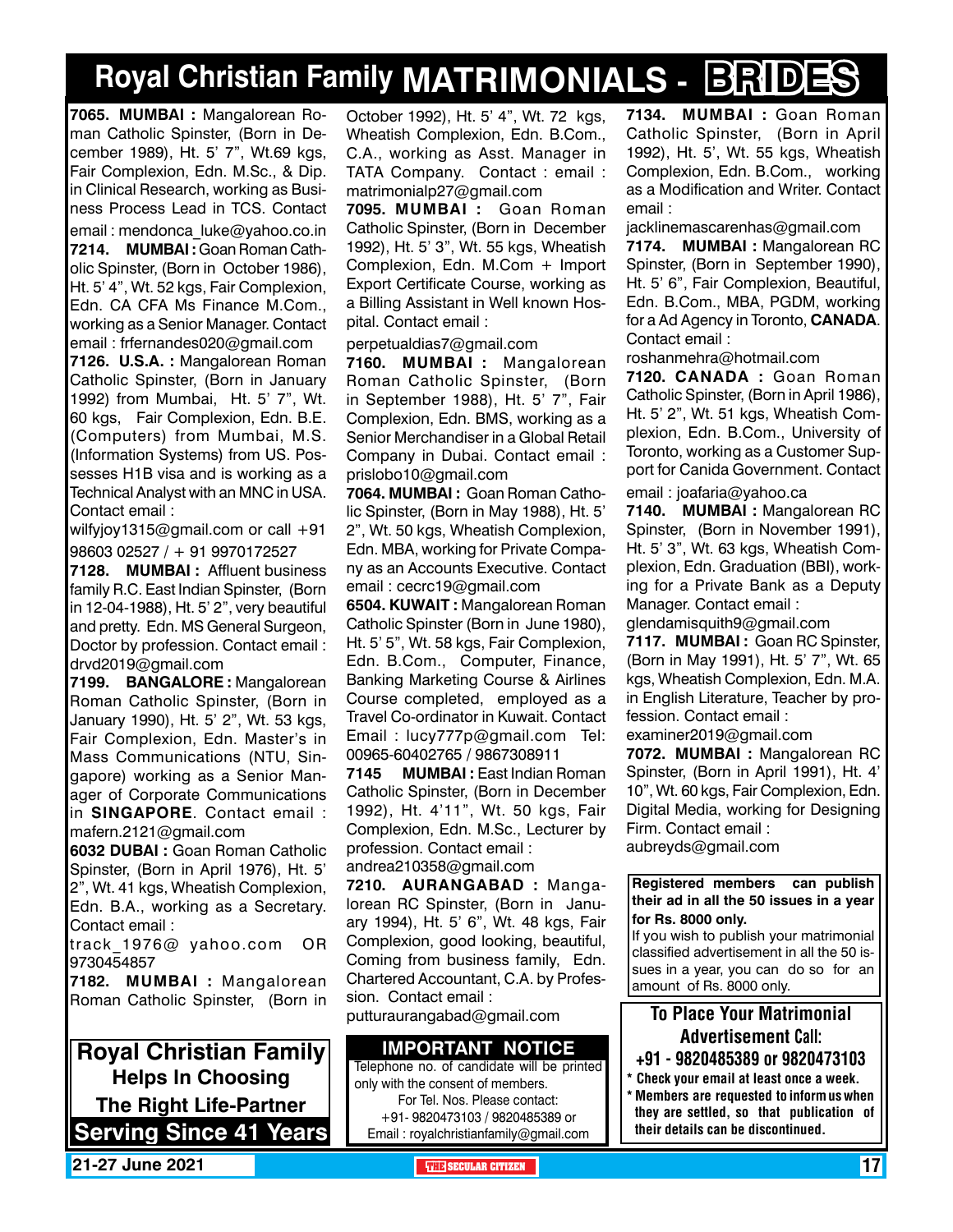

s a child, I remember the<br>beautiful framed picture of<br>the Sacred Heart of Jesus in<br>our family room. A warm - hearted beautiful framed picture of the Sacred Heart of Jesus in our family room. A warm - hearted Jesus welcomed all who entered our home. He lovingly pointed to

His Heart, in an eternal gesture of invitation. Whenever I looked at the altar, I felt happy, embraced, loved and uplifted. My parents had great devotion to the Sacred Heart, which they passed down to their children. Truly we viewed it as a symbol of our trust in "God's boundless



*Pinto*

and passionate love for mankind."

Our philosophical worldview of the human heart is that it is a symbol of love, care, compassion, kindness, forgiveness, gratitude, patience, and acceptance. Known as the seat of emotions, the heart is synonymous with deep affection. The Sacred Heart of Jesus in addition to all this, is a symbol of God's divine **overflowing love and mercy** for all humanity. We often sing the hymn, "Sweet heart of Jesus, font of love and mercy," truly Jesus' heart is a constant fountain of love and mercy.

We human beings are complex creatures and long for God. Every one of us is a special person born with a unique personality. But we fall into sin ever so often, and this makes us feel sad, unclean, unworthy and depressed. Then we are desirous to make ourselves upright, pure and worthy. The outstanding power of the Sacred Heart is **forgiveness,** which is necessary to free a person

> from resentment, anger, hostility, and destructive behaviour. All we need to do is to be truly sorry for our transgressions, and go to Jesus with a contrite heart. He is happy to pour out his love into your soul. Jesus truly is for everyone.

In some Christian paintings, we see the power of the Sacred Heart depicted as a **flaming heart** likened to a furnace, radiating with divine rays of light. It is pierced by the lance-wound, encircled by the crown of thorns, topped by a cross and bleeding. Surely Jesus knows and has experienced the pain of his wounded heart. The element of fire has consuming **powers to purify** with tender determination, a symbol of the Divine Fire that burns in every soul.

Devotion to the Sacred Heart of Jesus is traced back to the 11th century. St. Margaret Mary Alacoque had multiple visions of the Sacred Heart. According to her, Jesus made 12 promises to those who honor His Sacred Heart. Summarily, those promises lie in graces, **peace, comfort,** 

**refuge, blessings, and an ocean of mercy** to repentant souls. Christ is the God of Mercy. It is this **transformative power** that assures us of both His infinite and Divine love for each human person.

The image of the Sacred Heart has a **compelling power** chiefly to speak to people of all nations and to all who are hurting. Jesus invites everyone to experience His **comforting love** through immeasurable graces, poured out from his pulsating heart. One cannot contemplate such a holy and merciful image with indifference or ingratitude. A single glance will **melt, convert and inspire** us to give our heart in return.

Today humanity is suffering from the pandemic and its many effects. Every country on the globe is in need of compassion, caring and love. The Sacred Heart of Jesus invites us to; *"Come to me, all who you labour and are overburdened, and I will give you rest."* (Mt.11:28) Jesus alone knows how to lighten one's pain and troubles. He also tells us to *"learn from him for he is gentle and humble in heart."* So, in faith, we merely have to accept his invitation and go to him for his grace and mercy.

Devotion to the Sacred heart is widely practiced the world over. We who know Jesus, honour His Sacred Heart by calling frequently on it, which is an appeal to His precious love and mercy. Most people consecrate their families to the Sacred Heart of Jesus. Our prayer to the Sacred Heart can be lengthy as a novena or litany, or as simple as a spontaneous utterance: **"Sacred Heart of Jesus I trust in thee,"**  or **"Sacred Heart of Jesus, have mercy on us,"** most often said in conclusion to our family Rosary.

On this the feast of the Sacred Heart of Jesus, let us say: 'May the Sacred Heart of Jesus be praised, adored, glorified and loved today and every day throughout the whole world now and forever Amen.'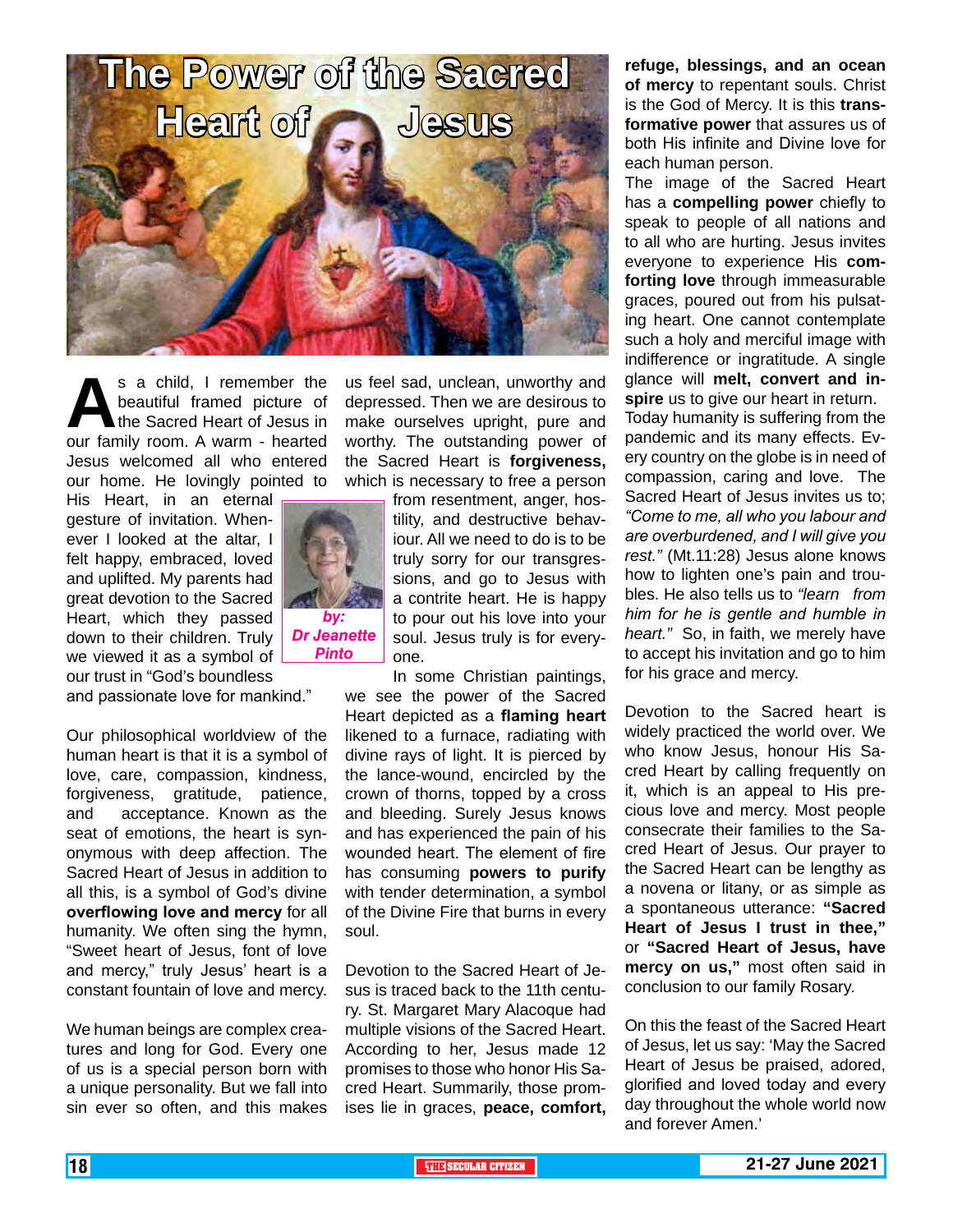## **Jesus, Lord, We Ask For Mercy**

od did not create the Covid-19<br>pandemic to destroy His chil-<br>dren.... China did, and set a<br>mood of despair. fear and doubt. pandemic to destroy His children…. China did, and set a mood of despair, fear and doubt.

#### **Today,**

A mood of doubt hangs over our heads, or perhaps it is accurate to say a mood of disbelief in God, and a deep-rooted fear of life, loss of family, friends and dreams of a future.

 The world's climate of fear, in other words is a fever of fear – and the

power of belief in God is a theological truism that God projects a shield to win…. which most humans ignore.

First begin with the trust to know God. Those who wish to discover God must read BY MELVYN BR

the Old Testament. Within the 39 books, the history, prophecy

and people are introduced as no different to those around us today.

In the core of everything is the infinite and trusting God – a God to believe in and to know. Through the Old Testament God had revealed Himself to us. The Old Testament starts long before time began, before man, before stars and planets, before sun and air, before light and sound, animals, trees and flowers.

It starts with God. The Old Testament tells us about God. How life began, how Satan came into the world, about creation and the prophecies of a Messiah who would be mankind's re-

deemer. It teaches us to live a holy life. It fills our beings with praise and gratitude.

Today, many have yet to discover God. To many Christian **N BROWN** families, The Old Testament

is simply "another book" in the Bible.

In our present world the Old Testament is relevant. The language may



seem obscure, but the message is powerful. It is perhaps not surprising to learn that what seems like myths and legends can be proven through science.

(Contd.. on p. 20) It is never dull reading, but a dramatic and realistic expose, easily as close

### Keep Mosqueitos Away Use Medicated Mosquito Net for an Undisterbed Sound Sleep



- **Medicated mosquito net.**
- **You can wash 20 times.**
- **You can use for 3-5 years.**
- 
- **No smell, no taste, any one can use.**
- **Available in Single & Double size -small, Medium and Large size.**
- **Safe for All.**
- **Provides long lasting protection against mosquitos and other insects.**

**• Manufactured as per WHOPES specification. only medicated mosquito net. use it for years Sleep Naturally no coil, no liquid, no chemical sprays -** 

### **For Orders:**

**Call: 091 - 9820485389 WhatsApp: 091 - 9820485389 Email : secular@sezariworld.com**